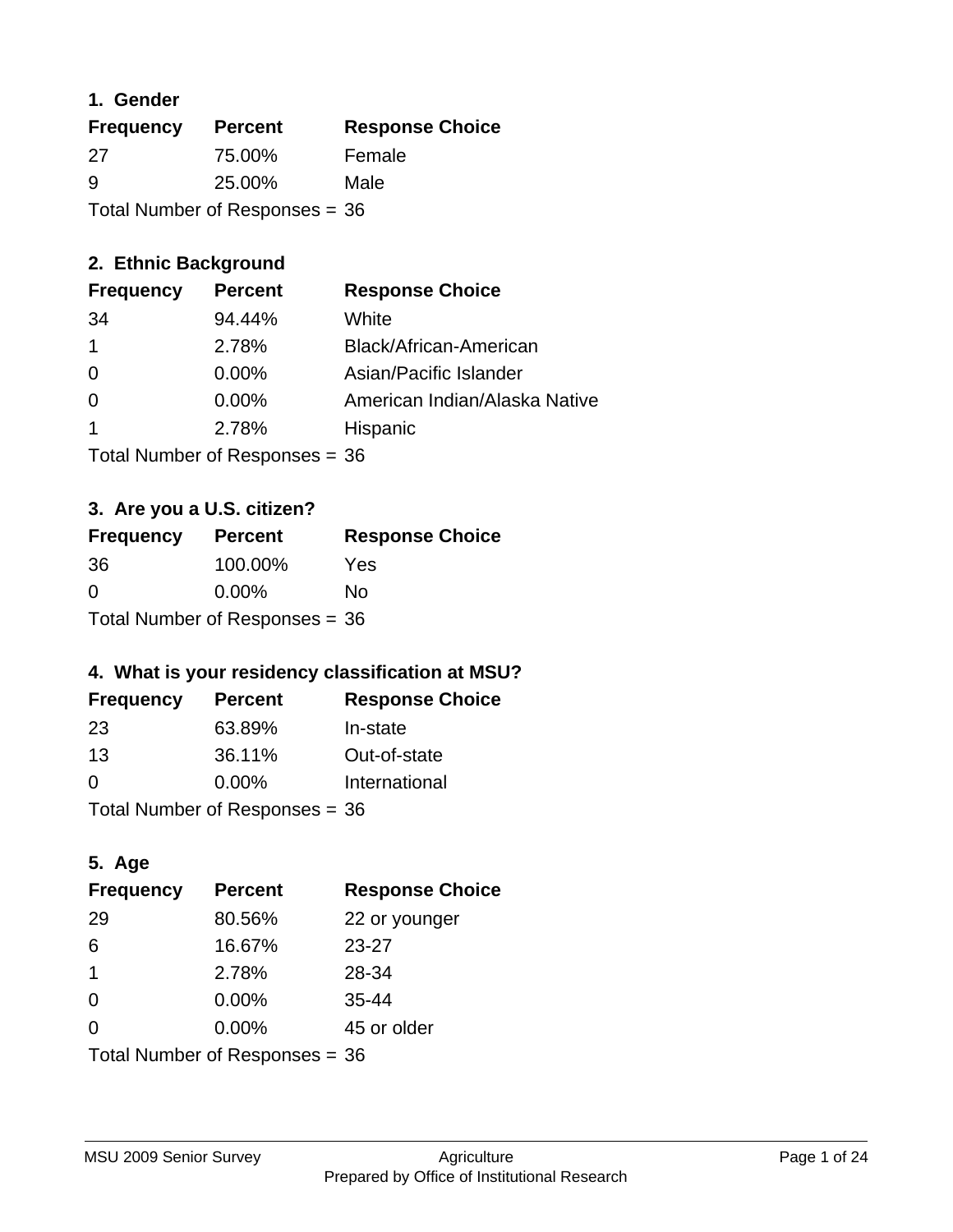#### **6. Has either of your parents received a bachelor's degree?**

| <b>Frequency</b> | <b>Percent</b>                   | <b>Response Choice</b> |
|------------------|----------------------------------|------------------------|
| 18               | 50.00%                           | Yes                    |
| 18               | 50.00%                           | No                     |
|                  | Total Number of Responses $= 36$ |                        |

# **7. Has either of your parents received a degree from Murray State?**

| <b>Frequency</b> | <b>Percent</b> | <b>Response Choice</b> |
|------------------|----------------|------------------------|
| -3               | 8.33%          | Yes                    |
| 33               | 91.67%         | No.                    |

Total Number of Responses = 36

# **8. What was your original entry status to MSU?**

| <b>Frequency</b> | <b>Percent</b>                   | <b>Response Choice</b>                           |
|------------------|----------------------------------|--------------------------------------------------|
| 23               | 63.89%                           | Freshman                                         |
| 7                | 19.44%                           | Transfer from community college/technical school |
| 6                | 16.67%                           | Transfer from 4-yr institution                   |
|                  | Total Number of Responses $=$ 36 |                                                  |

# **9. If transfer student, how many credits were transferred?**

| <b>Frequency</b>               | <b>Percent</b> | <b>Response Choice</b> |
|--------------------------------|----------------|------------------------|
| -0                             | $0.00\%$       | 12 or fewer            |
| 0                              | $0.00\%$       | $13 - 30$              |
| 6                              | 46.15%         | $31 - 60$              |
| -7                             | 53.85%         | Over <sub>60</sub>     |
| Total Number of Poenances - 13 |                |                        |

I otal Number of Responses = 13

# **10. If transfer student, approximately what percent of your University Studies (general education) classes did you take at Murray State?**

| <b>Frequency</b>               | <b>Percent</b> | <b>Response Choice</b> |
|--------------------------------|----------------|------------------------|
| -6                             | 46.15%         | Under 25%              |
| -4                             | 30.77%         | 25-49%                 |
| 3                              | 23.08%         | 50-74%                 |
| $\Omega$                       | 0.00%          | 75-100%                |
| Total Number of Responses = 13 |                |                        |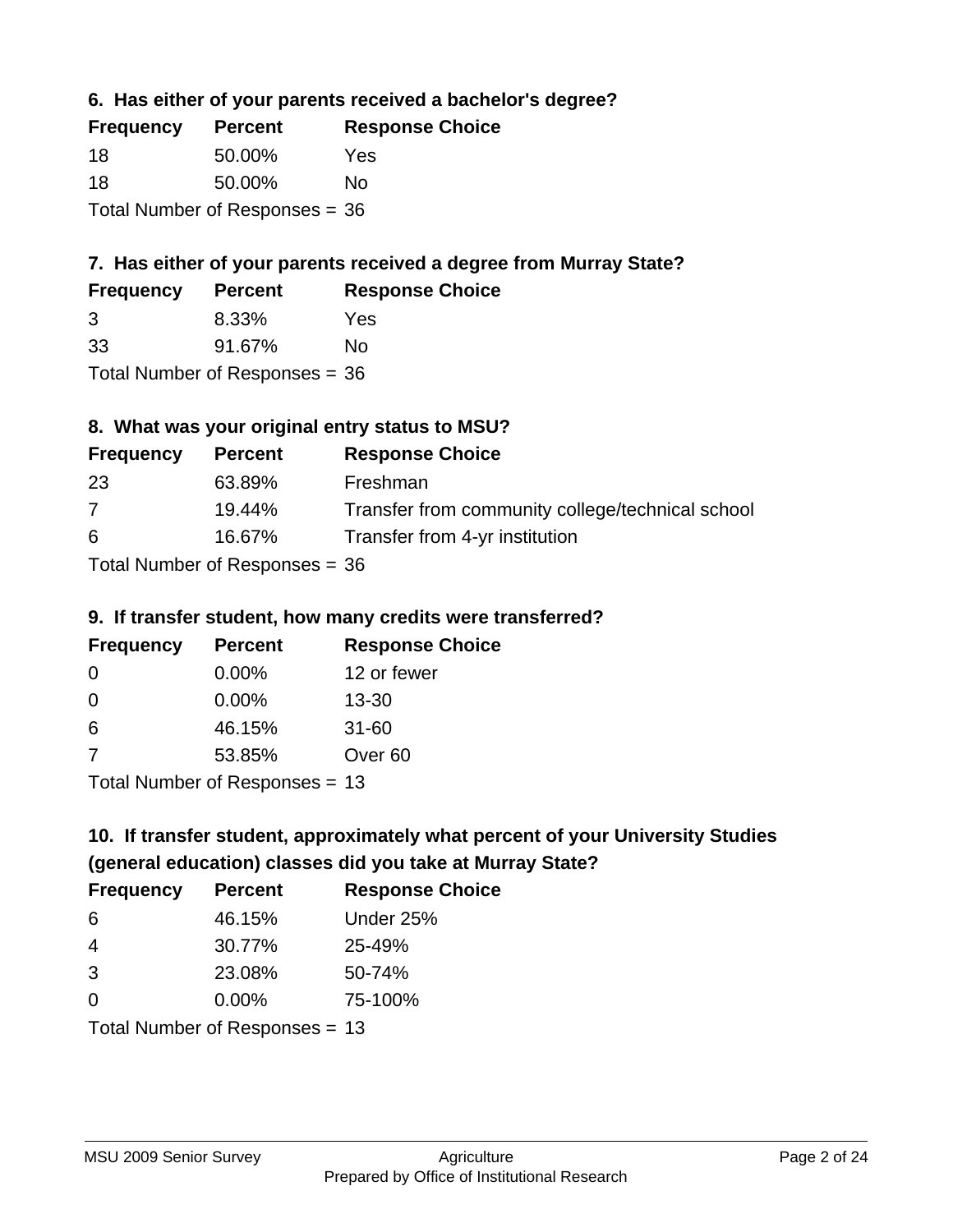#### **11. What has been your attendance status at MSU?**

| <b>Frequency</b> | <b>Percent</b>                 | <b>Response Choice</b>     |
|------------------|--------------------------------|----------------------------|
| 36               | 100.00%                        | <b>Primarily full-time</b> |
| $\Omega$         | $0.00\%$                       | <b>Primarily part-time</b> |
|                  | Total Number of Responses = 36 |                            |

# **12. In which Residential College are you a member?**

| <b>Frequency</b> | <b>Percent</b> | <b>Response Choice</b>            |
|------------------|----------------|-----------------------------------|
| 1                | 2.78%          | Do not know                       |
| 4                | 11.11%         | <b>Clark College</b>              |
| 4                | 11.11%         | <b>Elizabeth College</b>          |
| 7                | 19.44%         | <b>Franklin-Springer Colleges</b> |
| 4                | 11.11%         | <b>Hart College</b>               |
| $\overline{4}$   | 11.11%         | <b>Hester College</b>             |
| 4                | 11.11%         | <b>Regents College</b>            |
| 3                | 8.33%          | <b>Richmond College</b>           |
| 5                | 13.89%         | <b>White College</b>              |
|                  |                |                                   |

Total Number of Responses = 36

#### **13. Have you ever received any type of Financial Aid while at MSU? (Scholarships, grants, work-study, etc.)**

| Frequency                        | <b>Percent</b> | <b>Response Choice</b> |  |
|----------------------------------|----------------|------------------------|--|
| 29                               | 80.56%         | Yes                    |  |
| 7                                | 19.44%         | No.                    |  |
| Total Number of Responses = $36$ |                |                        |  |

# **14. What degree are you seeking at this time?**

| <b>Frequency</b> | <b>Percent</b>                   | <b>Response Choice</b> |
|------------------|----------------------------------|------------------------|
| 0                | $0.00\%$                         | Associate              |
| 36               | 100.00%                          | <b>Baccalaureate</b>   |
|                  | Total Number of Responses $= 36$ |                        |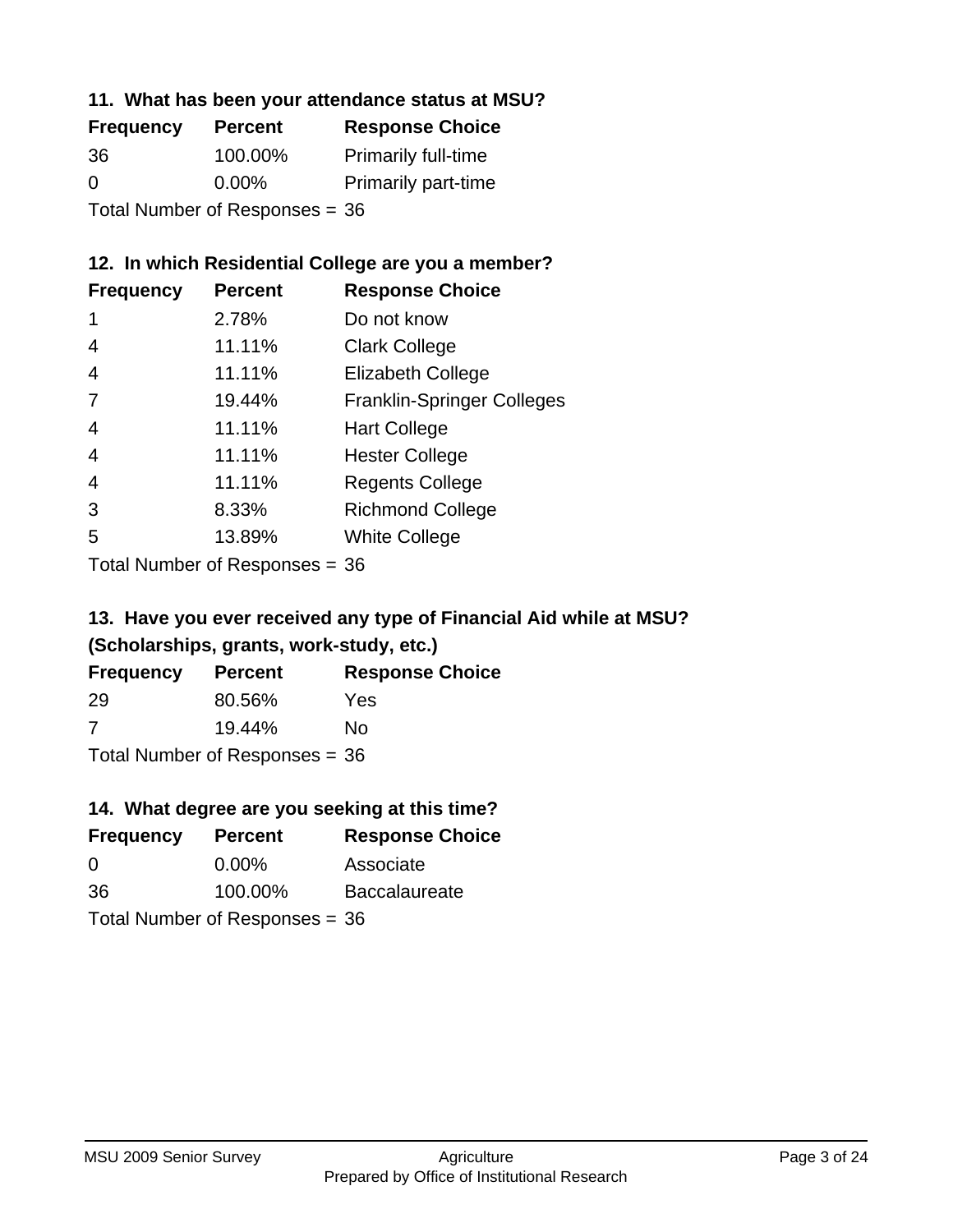**15. How many years will it take you to complete your degree from the point of your initial enrollment in college (including any time at a previous institution)?**

| <b>Frequency</b> | <b>Percent</b> | <b>Response Choice</b> |
|------------------|----------------|------------------------|
| $\Omega$         | 0.00%          | Two                    |
| 2                | 5.56%          | <b>Three</b>           |
| 13               | 36.11%         | Four                   |
| 18               | 50.00%         | Five                   |
| 1                | 2.78%          | <b>Six</b>             |
| 2                | 5.56%          | More than six          |
|                  |                |                        |

Total Number of Responses = 36

#### **16. In what range does your grade point average fall?**

| <b>Frequency</b> | <b>Percent</b> | <b>Response Choice</b> |
|------------------|----------------|------------------------|
| -4               | 11.11%         | $2.00 - 2.50$          |
| 9                | 25.00%         | $2.51 - 3.00$          |
| 15               | 41.67%         | $3.01 - 3.50$          |
| 8                | 22.22%         | $3.51 - 4.00$          |
|                  |                |                        |

Total Number of Responses = 36

# **They are used to sort the data, and do not appear in this table Questions 17 and 18 relate to department and program information.**

#### **19. For what purpose did you enroll at MSU?**

| <b>Frequency</b> | <b>Percent</b>             | <b>Response Choice</b>                    |
|------------------|----------------------------|-------------------------------------------|
| 0                | $0.00\%$                   | To receive an associate degree            |
| 34               | 94.44%                     | To receive a baccalaureate degree         |
| $\overline{1}$   | 2.78%                      | To take a few job related courses         |
| $\overline{1}$   | 2.78%                      | To transfer to another college/university |
|                  | Total Number of DoEROR 222 |                                           |

Total Number of Responses = 36

# **20. What is the highest degree you eventually hope to receive?**

| <b>Frequency</b> | <b>Percent</b>                 | <b>Response Choice</b> |
|------------------|--------------------------------|------------------------|
| 0                | $0.00\%$                       | Associate              |
| 18               | 50.00%                         | <b>Baccalaureate</b>   |
| 10               | 27.78%                         | Graduate               |
| 8                | 22.22%                         | Professional           |
|                  | Total Number of Responses = 36 |                        |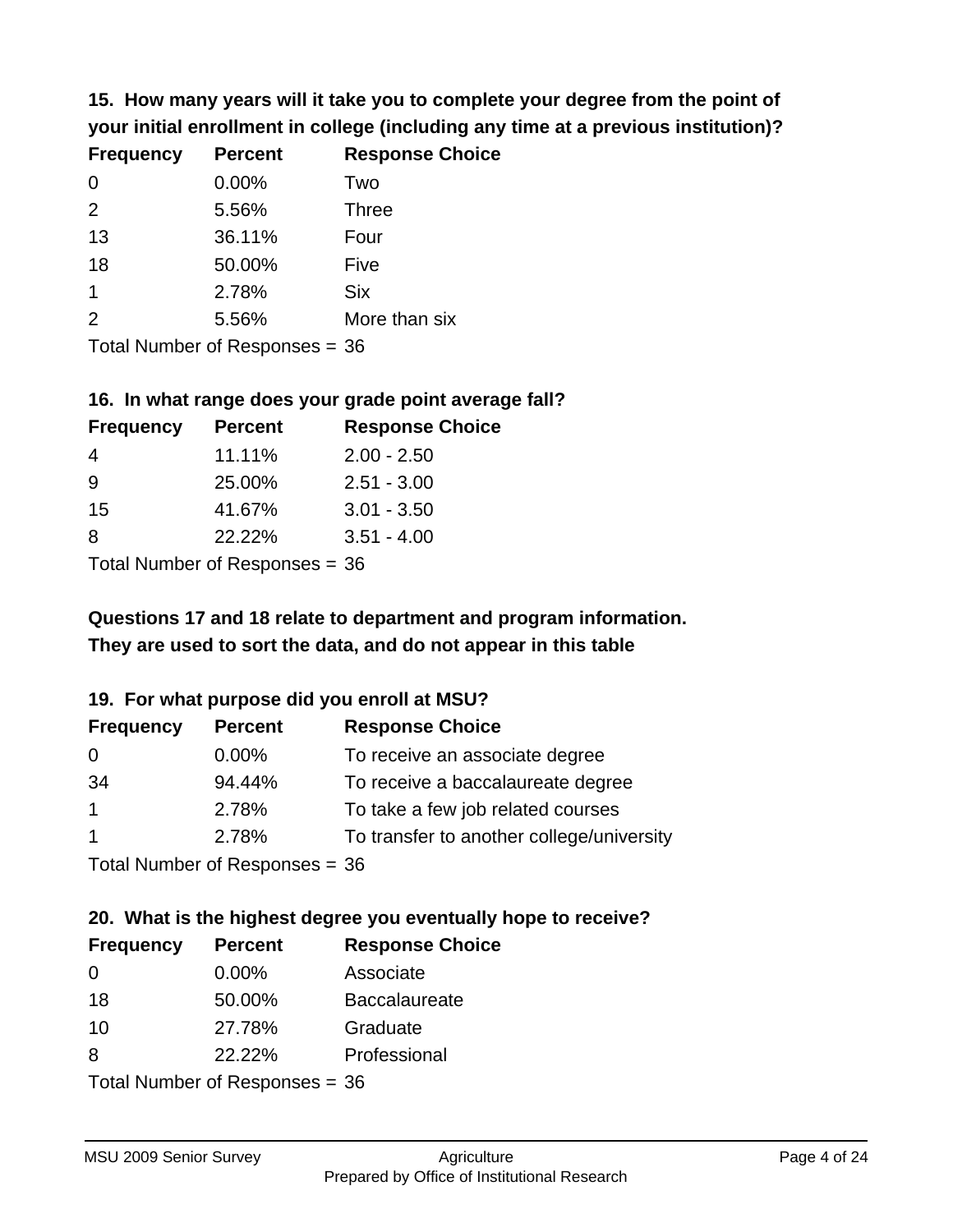#### **21. Which best describes your situation?**

| <b>Frequency</b> | <b>Percent</b> | <b>Response Choice</b>               |
|------------------|----------------|--------------------------------------|
| 19               | 52.78%         | Did not change major/area            |
| $\mathcal{P}$    | 5.56%          | Did not initially declare major/area |
| 15               | 41.67%         | Changed major/area                   |
|                  |                |                                      |

Total Number of Responses = 36

# **22. While school was in session during the past year, how many hours per week, on average, did you work for pay?**

| <b>Frequency</b> | <b>Percent</b> | <b>Response Choice</b> |
|------------------|----------------|------------------------|
| 8                | 22.22%         | Did not work           |
| 9                | 25.00%         | Worked 1-10 hrs        |
| 11               | 30.56%         | Worked 11-20 hrs       |
| 5                | 13.89%         | Worked 21-30 hrs       |
| 2                | 5.56%          | Worked 31-40 hrs       |
| 1                | 2.78%          | Worked over 40 hrs     |
|                  |                |                        |

Total Number of Responses = 36

#### **23. For the most part, were classes offered at times convenient to you?**

| <b>Frequency</b>                 | <b>Percent</b> | <b>Response Choice</b> |
|----------------------------------|----------------|------------------------|
| -34                              | 94.44%         | Yes                    |
| $\mathcal{P}$                    | 5.56%          | No.                    |
| Total Number of Responses = $36$ |                |                        |

#### **24. If no, what time would you have preferred?**

| <b>Frequency</b> | <b>Percent</b>                  | <b>Response Choice</b> |
|------------------|---------------------------------|------------------------|
| $\mathbf 1$      | 50.00%                          | Late afternoon         |
| $\overline{0}$   | $0.00\%$                        | Evening                |
| 0                | $0.00\%$                        | Weekend                |
| -1               | 50.00%                          | During the day         |
|                  | Total Number of Responses = $2$ |                        |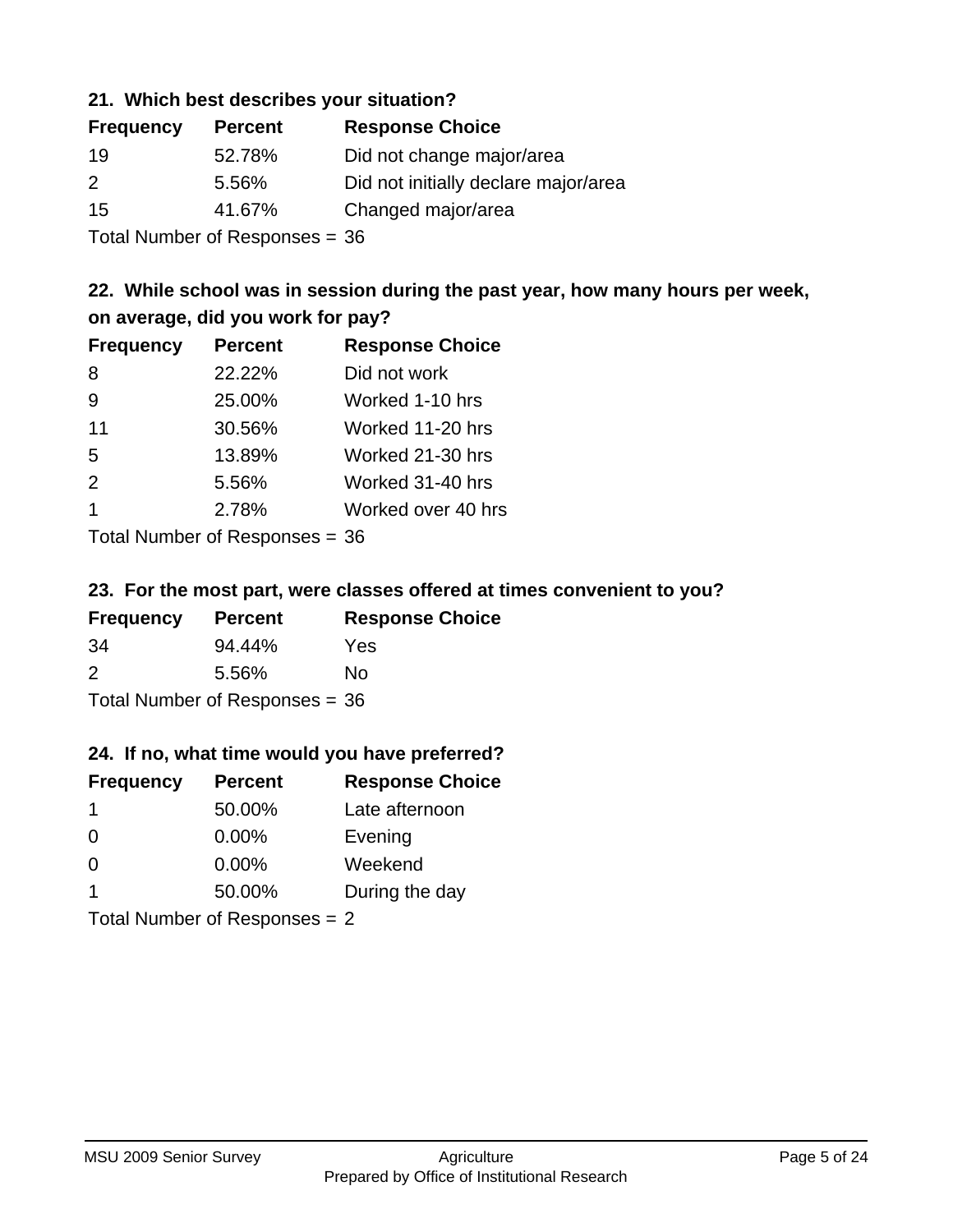# **25. Which best describes the location where you completed the majority of your**

| coursework? |  |
|-------------|--|
|-------------|--|

| <b>Frequency</b> | <b>Percent</b>                   | <b>Response Choice</b> |
|------------------|----------------------------------|------------------------|
| 35               | 97.22%                           | Murray                 |
| 0                | 0.00%                            | Paducah                |
| 0                | 0.00%                            | Ft. Campbell           |
| 1                | 2.78%                            | Madisonville           |
| 0                | $0.00\%$                         | Hopkinsville           |
| 0                | 0.00%                            | Henderson              |
| 0                | 0.00%                            | On the Internet        |
| 0                | 0.00%                            | Other                  |
|                  | Total Number of Responses $=$ 36 |                        |

## **26. Did you take any online courses while at Murray State?**

| <b>Frequency</b>                 | <b>Percent</b> | <b>Response Choice</b> |
|----------------------------------|----------------|------------------------|
| 17                               | 47.22%         | Yes                    |
| 19                               | 52.78%         | No                     |
| Total Number of Responses = $36$ |                |                        |

# **27. Did it take you an extra semester or more to complete degree requirements at Murray State?**

| <b>Frequency</b> | <b>Percent</b>                   | <b>Response Choice</b> |
|------------------|----------------------------------|------------------------|
| 22               | 61.11%                           | Yes                    |
| 14               | 38.89%                           | No                     |
|                  | Total Number of Responses = $36$ |                        |

#### **28. If yes, why did it take you an extra semester or more?**

| <b>Frequency</b>               | <b>Percent</b> | <b>Response Choice</b>                                       |
|--------------------------------|----------------|--------------------------------------------------------------|
| 2                              | 9.09%          | Work obligation limited my enrollment.                       |
| $\overline{1}$                 | 4.55%          | Family obligations limited my enrollment.                    |
| $\mathbf 0$                    | $0.00\%$       | Tuition and other costs of attendance limited my enrollment. |
| 6                              | 27.27%         | A decision to change majors added to my requirements.        |
| $5\phantom{.0}$                | 22.73%         | A required course or courses were not offered.               |
| 2                              | 9.09%          | Credits were lost transferring to Murray State.              |
| 6                              | 27.27%         | Other                                                        |
| Total Number of Responses = 22 |                |                                                              |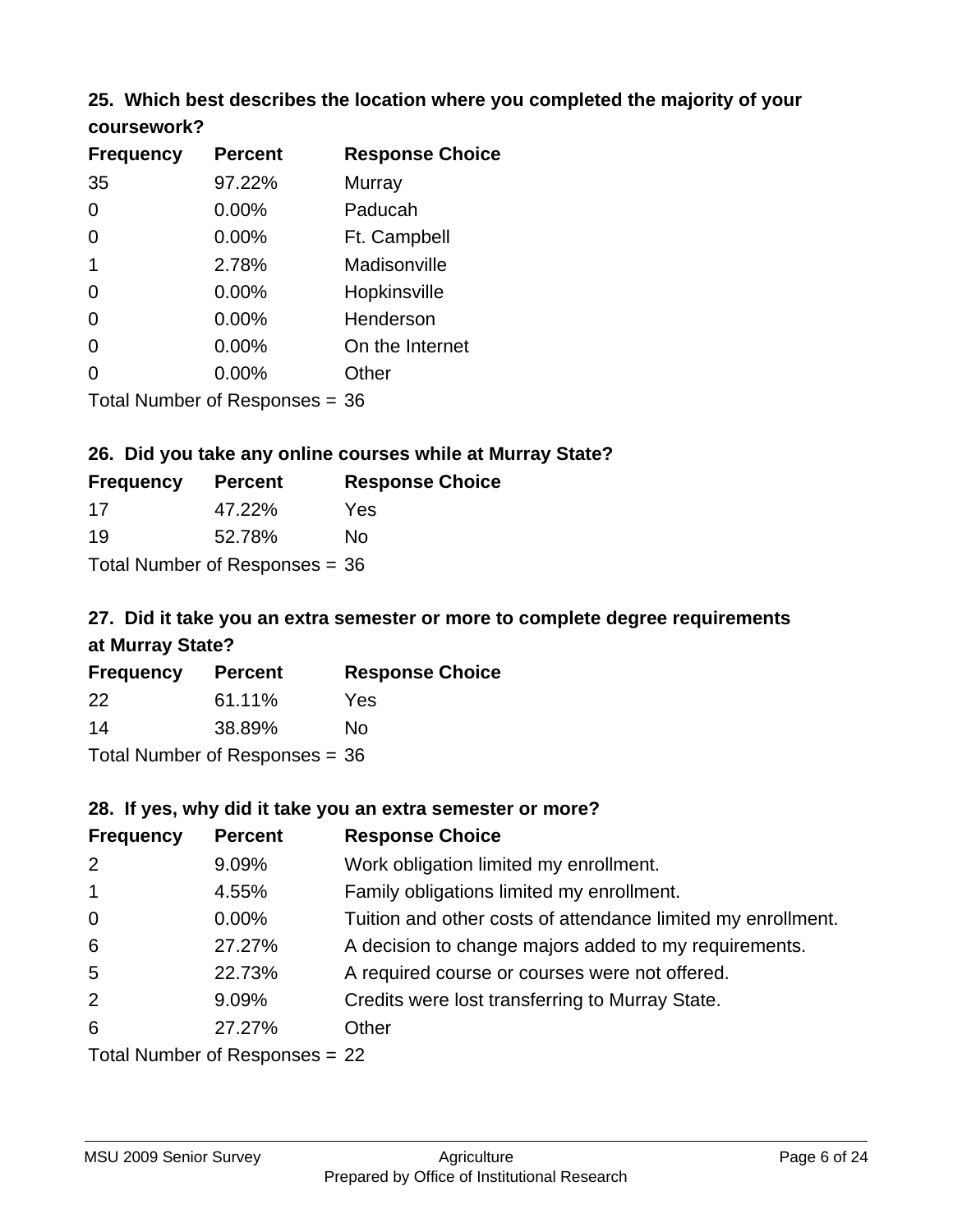# **29. Did you have trouble getting any course(s) you needed while at Murray State?**

| <b>Frequency</b>                 | <b>Percent</b> | <b>Response Choice</b> |
|----------------------------------|----------------|------------------------|
| -12                              | 33.33%         | Yes                    |
| -24                              | 66.67%         | Nο                     |
| Total Number of Responses $= 36$ |                |                        |

#### **30. If yes, why did you have trouble getting the course?**

| <b>Frequency</b> | <b>Percent</b> | <b>Response Choice</b>                                |
|------------------|----------------|-------------------------------------------------------|
| -5               | 41.67%         | Not offered the semester I needed it.                 |
| $\overline{1}$   | 8.33%          | Not offered at hours convenient to my work schedule.  |
| 2                | 16.67%         | Not offered at hours suitable for my school schedule. |
| $\overline{4}$   | 33.33%         | All course sections were closed.                      |
| $\overline{0}$   | $0.00\%$       | I was unaware of the prerequisites for the course.    |
|                  |                |                                                       |

Total Number of Responses = 12

# **31. Which statement best describes your experience with off-campus coop/internship?**

| <b>Frequency</b> | <b>Percent</b> | <b>Response Choice</b>             |
|------------------|----------------|------------------------------------|
| 18               | 50.00%         | Cannot judge, I did not have one.  |
| 11               | 30.56%         | My experience was very valuable.   |
| 5                | 13.89%         | My experience was valuable.        |
| $\overline{1}$   | 2.78%          | My experience was of little value. |
| $\overline{1}$   | 2.78%          | My experience was of no value.     |
|                  |                |                                    |

Total Number of Responses = 36

# **32. Which statement best describes your experience with on-campus faculty-directed research, scholarly, or creative project?**

| <b>Frequency</b> | <b>Percent</b>               | <b>Response Choice</b>             |
|------------------|------------------------------|------------------------------------|
| 24               | 66.67%                       | Cannot judge; I did not have one.  |
| 2                | 5.56%                        | My experience was very valuable.   |
| 8                | 22.22%                       | My experience was valuable.        |
| 2                | 5.56%                        | My experience was of little value. |
| $\Omega$         | 0.00%                        | My experience was of no value.     |
|                  | Total Number of Deepensee 26 |                                    |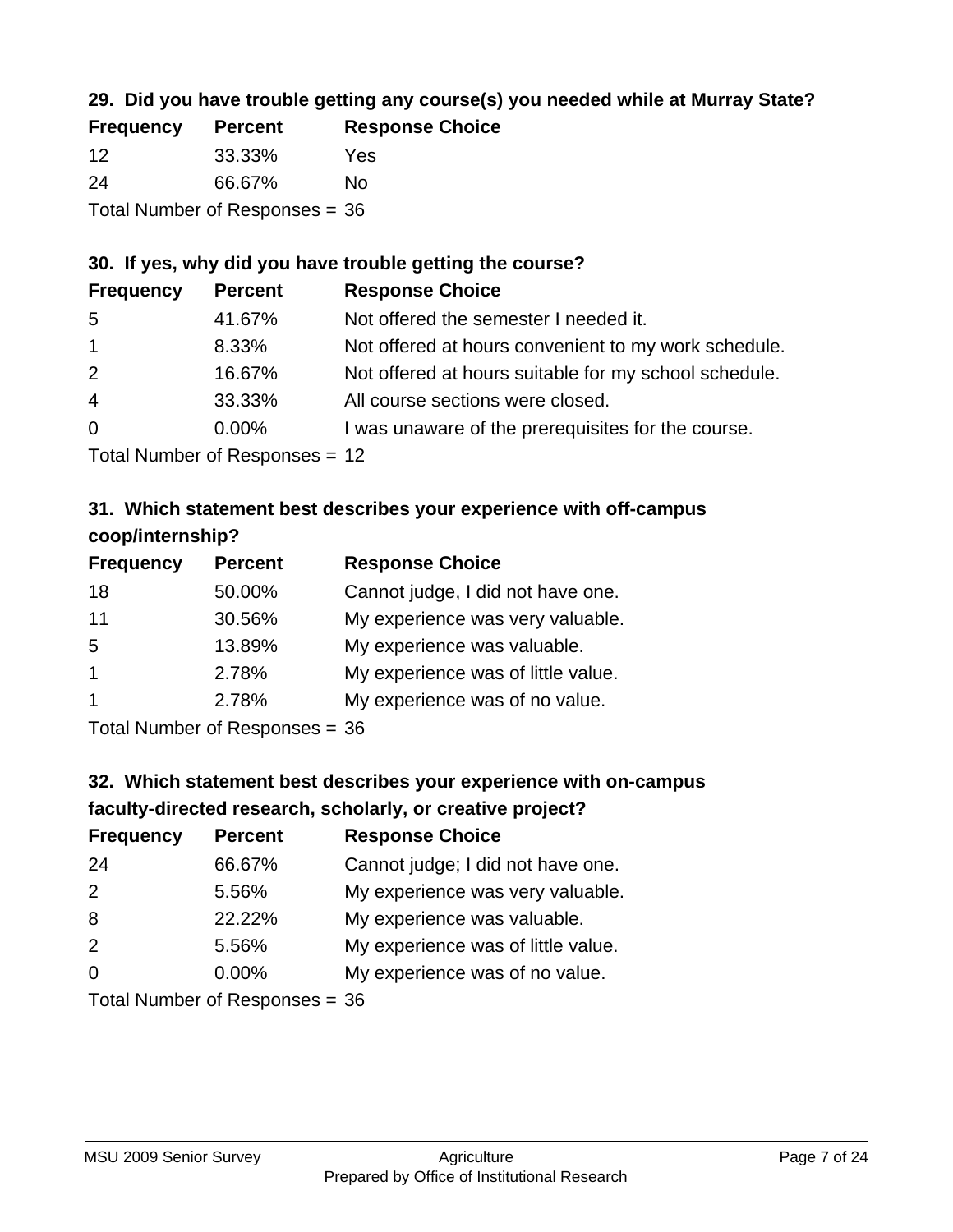#### **33. Which statement best describes your experience with academic advising in your major/area?**

| $\cdots$ your mapping out |                |                                                       |
|---------------------------|----------------|-------------------------------------------------------|
| <b>Frequency</b>          | <b>Percent</b> | <b>Response Choice</b>                                |
| 0                         | $0.00\%$       | Cannot judge; I did not make use of the opportunity.  |
| 31                        | 86.11%         | I was satisfied with information my adviser provided. |
| $\overline{4}$            | 11.11%         | Advice was inaccurate, incomplete, or misleading.     |
| $\mathbf{1}$              | 2.78%          | My adviser was not available.                         |
|                           |                |                                                       |

Total Number of Responses = 36

# **For questions 34-48, indicate the extent to which you were satisfied.**

#### **34. Class size relative to type of course**

| <b>Frequency</b> | <b>Percent</b>                  | <b>Response Choice</b> |
|------------------|---------------------------------|------------------------|
| 13               | 36.11%                          | Very satisfied         |
| -20              | 55.56%                          | Satisfied              |
| 3                | 8.33%                           | <b>Dissatisfied</b>    |
| $\Omega$         | $0.00\%$                        | Very dissatisfied      |
|                  | Total Number of Responses $-36$ |                        |

I otal Number of Responses  $=$  36

# **35. Out-of-class availability of faculty**

| <b>Frequency</b>          | <b>Percent</b> | <b>Response Choice</b> |
|---------------------------|----------------|------------------------|
| 12                        | 33.33%         | Very satisfied         |
| 23                        | 63.89%         | Satisfied              |
| $\mathbf 1$               | 2.78%          | <b>Dissatisfied</b>    |
| $\Omega$                  | 0.00%          | Very dissatisfied      |
| Total Number of Desponses |                |                        |

Total Number of Responses = 36

# **36. Effectiveness of your high school preparation for college work**

| <b>Frequency</b>        | <b>Percent</b>                 | <b>Response Choice</b> |
|-------------------------|--------------------------------|------------------------|
| 10                      | 27.78%                         | Very satisfied         |
| 18                      | 50.00%                         | Satisfied              |
| 7                       | 19.44%                         | <b>Dissatisfied</b>    |
| $\overline{\mathbf{1}}$ | 2.78%                          | Very dissatisfied      |
|                         | Total Number of Responses = 36 |                        |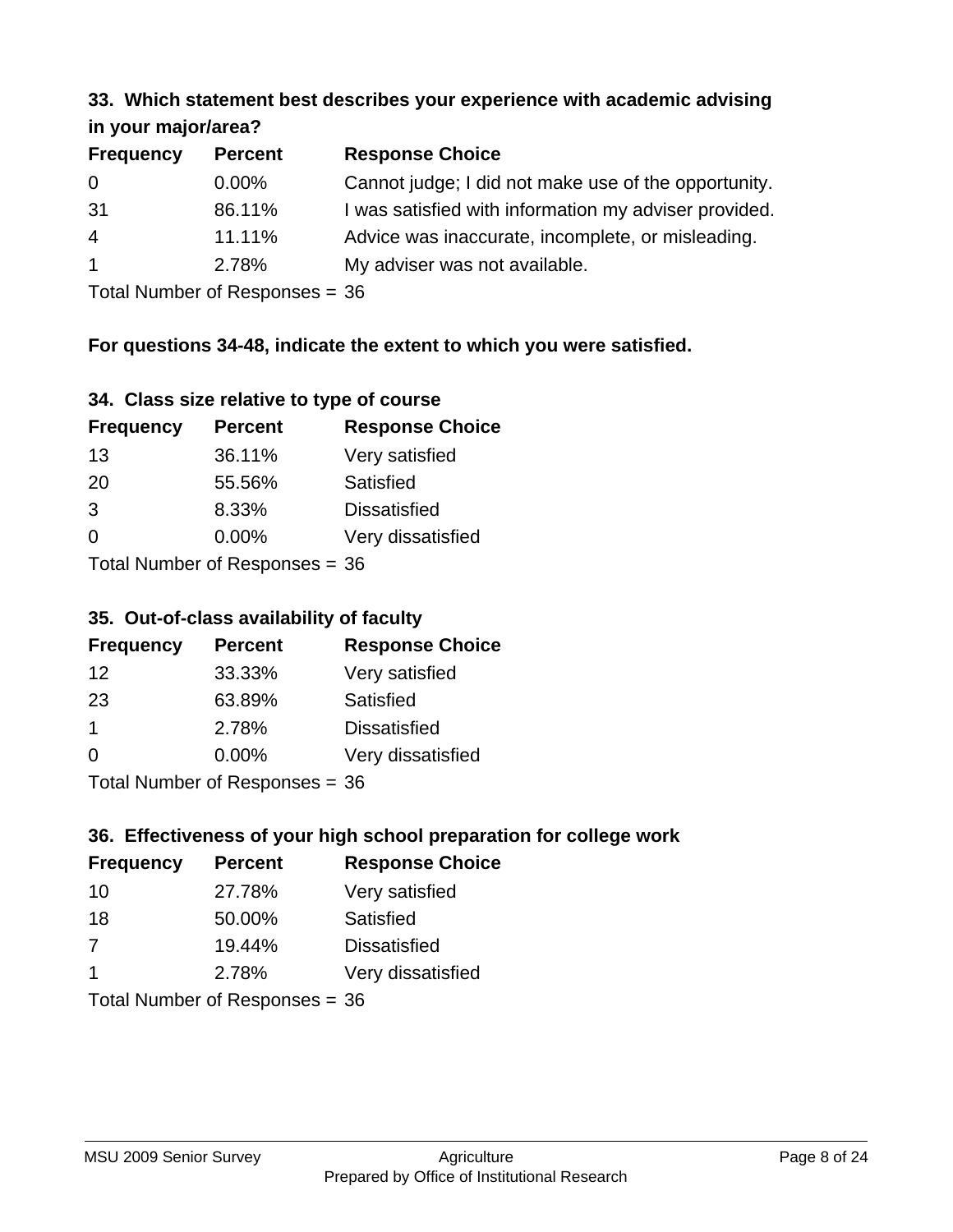# **37. Fairness of faculty in their treatment of individual students**

| <b>Frequency</b> | <b>Percent</b> | <b>Response Choice</b> |
|------------------|----------------|------------------------|
| 8                | 22.22%         | Very satisfied         |
| 23               | 63.89%         | Satisfied              |
| 5                | 13.89%         | <b>Dissatisfied</b>    |
| $\Omega$         | $0.00\%$       | Very dissatisfied      |
|                  |                |                        |

Total Number of Responses = 36

#### **38. Overall quality of instruction at Murray State**

| <b>Frequency</b> | <b>Percent</b>            | <b>Response Choice</b> |
|------------------|---------------------------|------------------------|
| 7                | 19.44%                    | Very satisfied         |
| 26               | 72.22%                    | Satisfied              |
| 3                | 8.33%                     | <b>Dissatisfied</b>    |
| $\Omega$         | 0.00%                     | Very dissatisfied      |
|                  | Total Number of Deepersee |                        |

Total Number of Responses = 36

# **39. Quality of instruction in University Studies (General Education) courses**

| <b>Frequency</b> | <b>Percent</b>                  | <b>Response Choice</b> |
|------------------|---------------------------------|------------------------|
| $\mathcal{P}$    | 5.56%                           | Very satisfied         |
| 26               | 72.22%                          | Satisfied              |
| 5                | 13.89%                          | <b>Dissatisfied</b>    |
| 3                | 8.33%                           | Very dissatisfied      |
|                  | $Total Number of Denonose = 26$ |                        |

Total Number of Responses  $= 36$ 

# **40. Quality of instruction in your major**

| <b>Frequency</b> | <b>Percent</b>            | <b>Response Choice</b> |
|------------------|---------------------------|------------------------|
| 21               | 58.33%                    | Very satisfied         |
| 14               | 38.89%                    | Satisfied              |
| -1               | 2.78%                     | <b>Dissatisfied</b>    |
| $\Omega$         | 0.00%                     | Very dissatisfied      |
|                  | Total Number of Desponses |                        |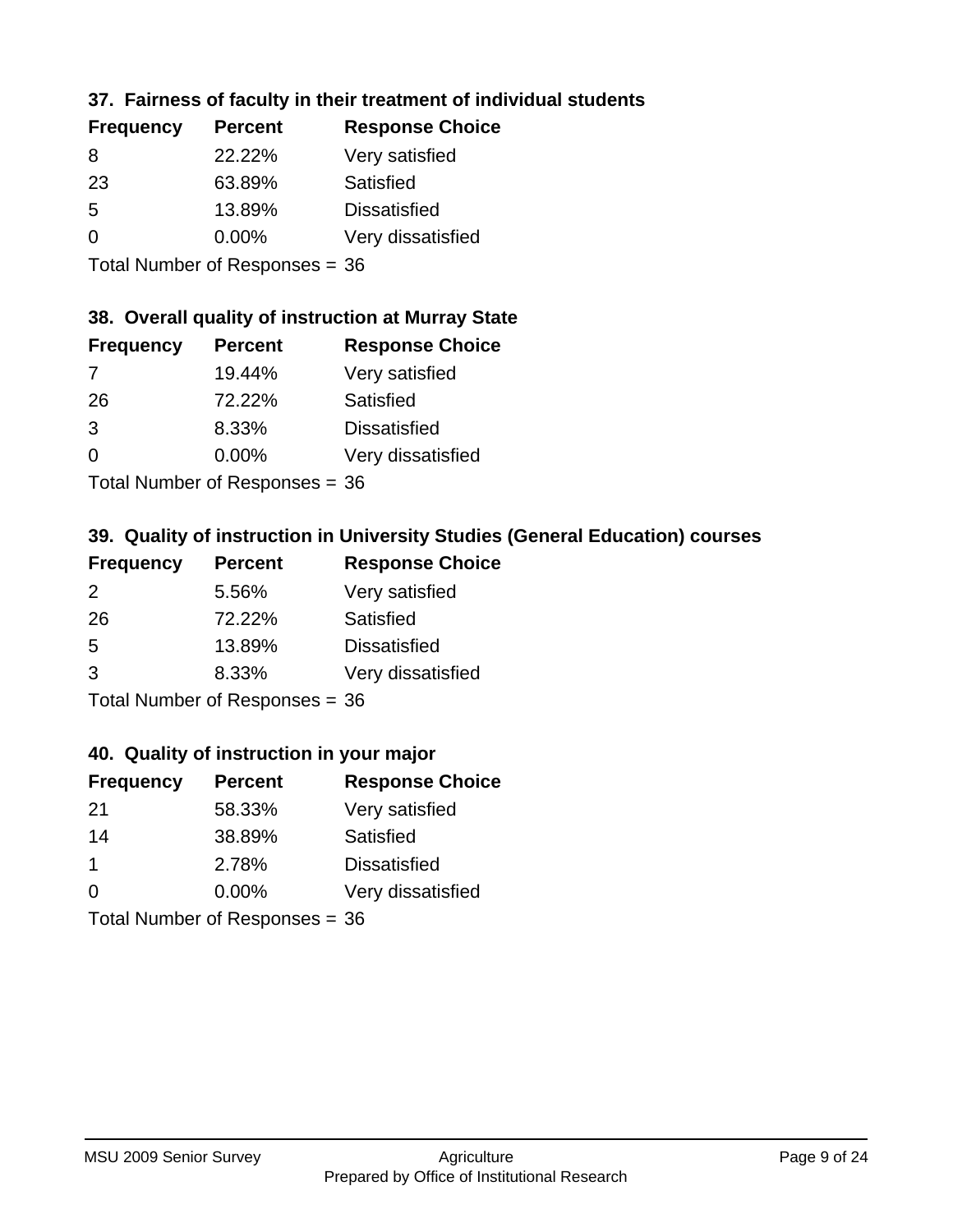# **41. Clarity of program objectives in your major**

| <b>Frequency</b> | <b>Percent</b> | <b>Response Choice</b> |
|------------------|----------------|------------------------|
| 17               | 47.22%         | Very satisfied         |
| 16               | 44.44%         | Satisfied              |
| 3                | 8.33%          | <b>Dissatisfied</b>    |
| $\Omega$         | $0.00\%$       | Very dissatisfied      |
|                  |                |                        |

Total Number of Responses = 36

#### **42. Intellectual challenge of the academic program**

| <b>Frequency</b> | <b>Percent</b> | <b>Response Choice</b> |
|------------------|----------------|------------------------|
| 14               | 38.89%         | Very satisfied         |
| 22               | 61.11%         | Satisfied              |
| $\Omega$         | $0.00\%$       | <b>Dissatisfied</b>    |
| ∩                | 0.00%          | Very dissatisfied      |
|                  |                |                        |

Total Number of Responses = 36

# **43. Encouragement and information from your major department for employment after graduation**

| <b>Frequency</b> | <b>Percent</b> | <b>Response Choice</b> |
|------------------|----------------|------------------------|
| 14               | 38.89%         | Very satisfied         |
| 17               | 47.22%         | Satisfied              |
| 5                | 13.89%         | <b>Dissatisfied</b>    |
| 0                | 0.00%          | Very dissatisfied      |
|                  |                |                        |

Total Number of Responses = 36

# **44. Availability of opportunities to engage in a faculty-mentored research,**

# **scholarly, or creative project in your area of study/interest**

| <b>Frequency</b> | <b>Percent</b> | <b>Response Choice</b> |
|------------------|----------------|------------------------|
| 7                | 19.44%         | Very satisfied         |
| 23               | 63.89%         | Satisfied              |
| .5               | 13.89%         | <b>Dissatisfied</b>    |
|                  | 2.78%          | Very dissatisfied      |
|                  |                |                        |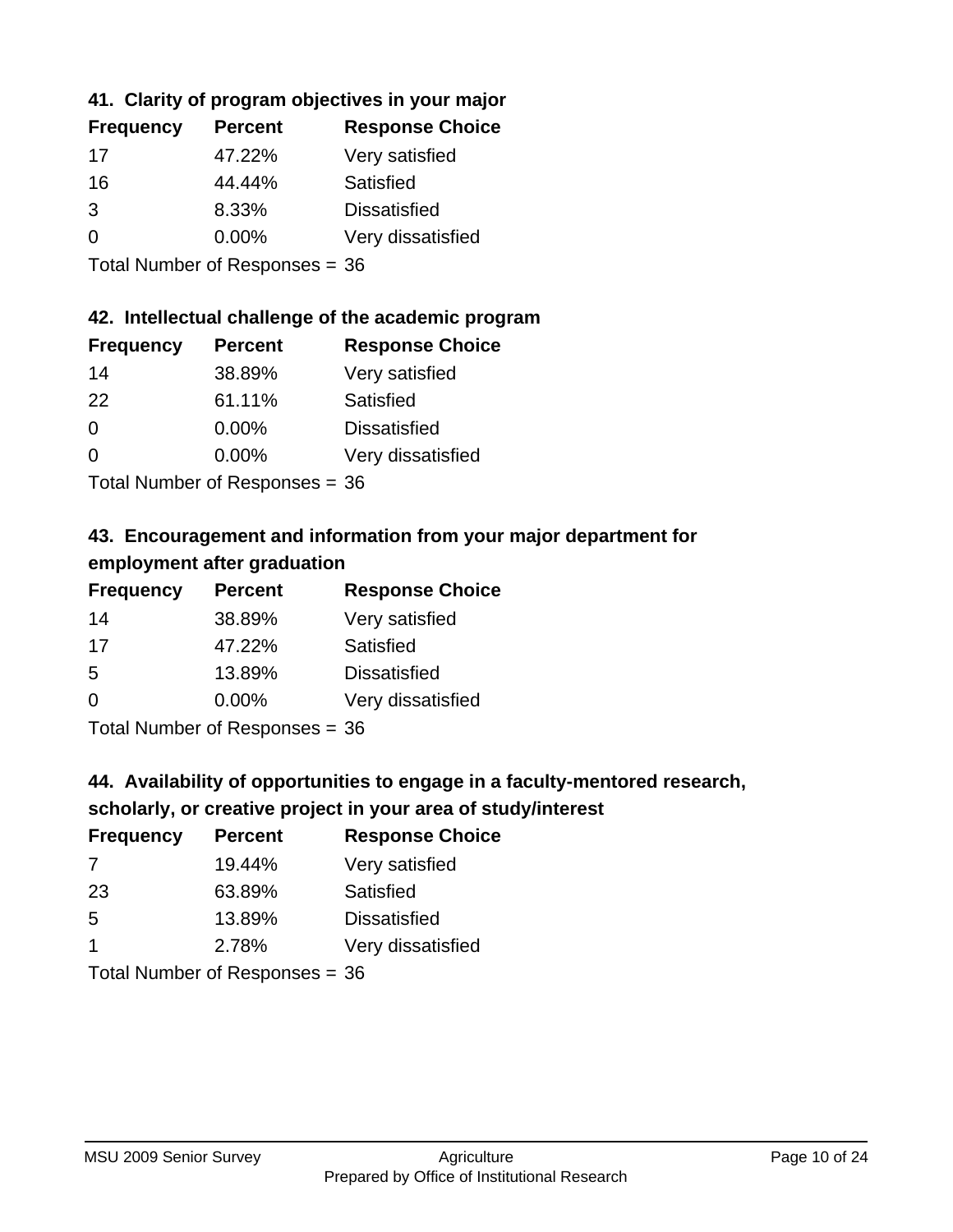#### **45. Library hours**

| <b>Frequency</b>     | <b>Percent</b> | <b>Response Choice</b> |
|----------------------|----------------|------------------------|
| 11                   | 30.56%         | Very satisfied         |
| 22                   | 61.11%         | Satisfied              |
| $\mathcal{P}$        | 5.56%          | <b>Dissatisfied</b>    |
| $\blacktriangleleft$ | 2.78%          | Very dissatisfied      |
|                      |                |                        |

Total Number of Responses = 36

#### **46. Effectiveness of library personnel in meeting your information needs**

| <b>Frequency</b> | <b>Percent</b> | <b>Response Choice</b> |
|------------------|----------------|------------------------|
| 5                | 13.89%         | Very satisfied         |
| 29               | 80.56%         | Satisfied              |
| $\mathcal{P}$    | 5.56%          | <b>Dissatisfied</b>    |
| $\Omega$         | 0.00%          | Very dissatisfied      |
|                  |                |                        |

Total Number of Responses = 36

#### **47. Access to library resources on hand**

| <b>Frequency</b> | <b>Percent</b>                 | <b>Response Choice</b> |
|------------------|--------------------------------|------------------------|
| 6                | 16.67%                         | Very satisfied         |
| 23               | 63.89%                         | Satisfied              |
| 6                | 16.67%                         | <b>Dissatisfied</b>    |
| -1               | 2.78%                          | Very dissatisfied      |
|                  | Total Number of Responses = 36 |                        |

#### **48. Electronic access to library resources**

| <b>Frequency</b> | <b>Percent</b>                 | <b>Response Choice</b> |
|------------------|--------------------------------|------------------------|
| 8                | 22.22%                         | Very satisfied         |
| 21               | 58.33%                         | Satisfied              |
| 5                | 13.89%                         | <b>Dissatisfied</b>    |
| 2                | 5.56%                          | Very dissatisfied      |
|                  | Total Number of Responses = 36 |                        |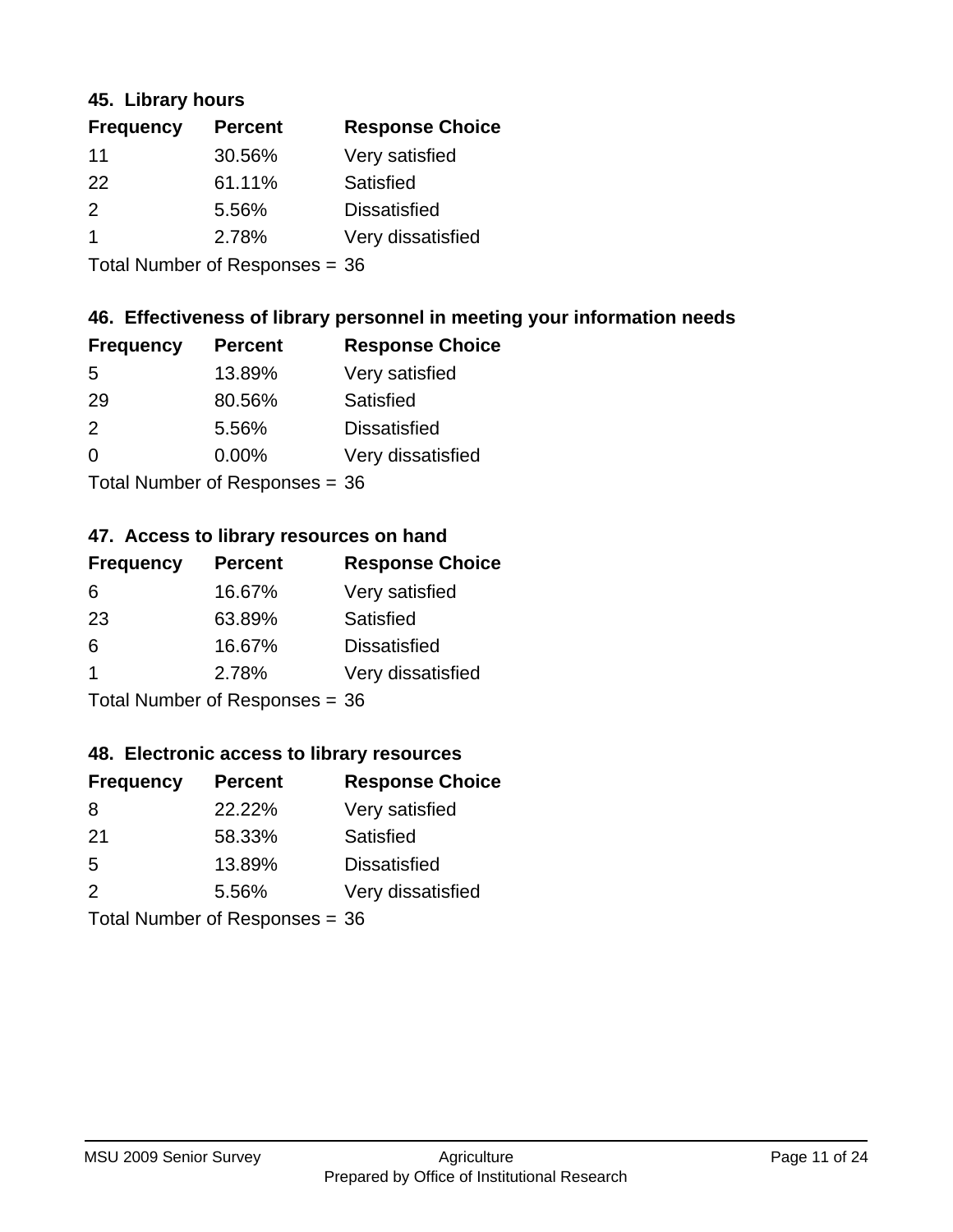**was in helping you achieve these goals. For questions 49-55, please indicate how effective University Studies at MSU** 

# **49. Writing Skills**

| <b>Frequency</b> | <b>Percent</b>                 | <b>Response Choice</b> |
|------------------|--------------------------------|------------------------|
| $\mathcal{P}$    | 5.56%                          | Very effective         |
| 27               | 75.00%                         | Effective              |
| 7                | 19.44%                         | Ineffective            |
| $\Omega$         | $0.00\%$                       | Very ineffective       |
|                  | Total Number of Responses = 36 |                        |

#### **50. Speaking Skills**

| <b>Frequency</b>               | <b>Percent</b> | <b>Response Choice</b> |
|--------------------------------|----------------|------------------------|
| 12                             | 33.33%         | Very effective         |
| 23                             | 63.89%         | Effective              |
| $\Omega$                       | 0.00%          | Ineffective            |
| $\mathbf 1$                    | 2.78%          | Very ineffective       |
| Total Number of Recnonces - 36 |                |                        |

Total Number of Responses = 36

#### **51. Critical Thinking Skills**

| <b>Frequency</b>        | <b>Percent</b>                 | <b>Response Choice</b> |
|-------------------------|--------------------------------|------------------------|
| 5                       | 13.89%                         | Very effective         |
| 27                      | 75.00%                         | Effective              |
| 3                       | 8.33%                          | Ineffective            |
| $\overline{\mathbf{1}}$ | 2.78%                          | Very ineffective       |
|                         | Total Number of Poenances - 36 |                        |

Total Number of Responses = 36

# **52. Computer Technology**

| <b>Frequency</b> | <b>Percent</b>                 | <b>Response Choice</b> |
|------------------|--------------------------------|------------------------|
| 3                | 8.33%                          | Very effective         |
| 28               | 77.78%                         | Effective              |
| 2                | 5.56%                          | Ineffective            |
| 3                | 8.33%                          | Very ineffective       |
|                  | Total Number of Responses = 36 |                        |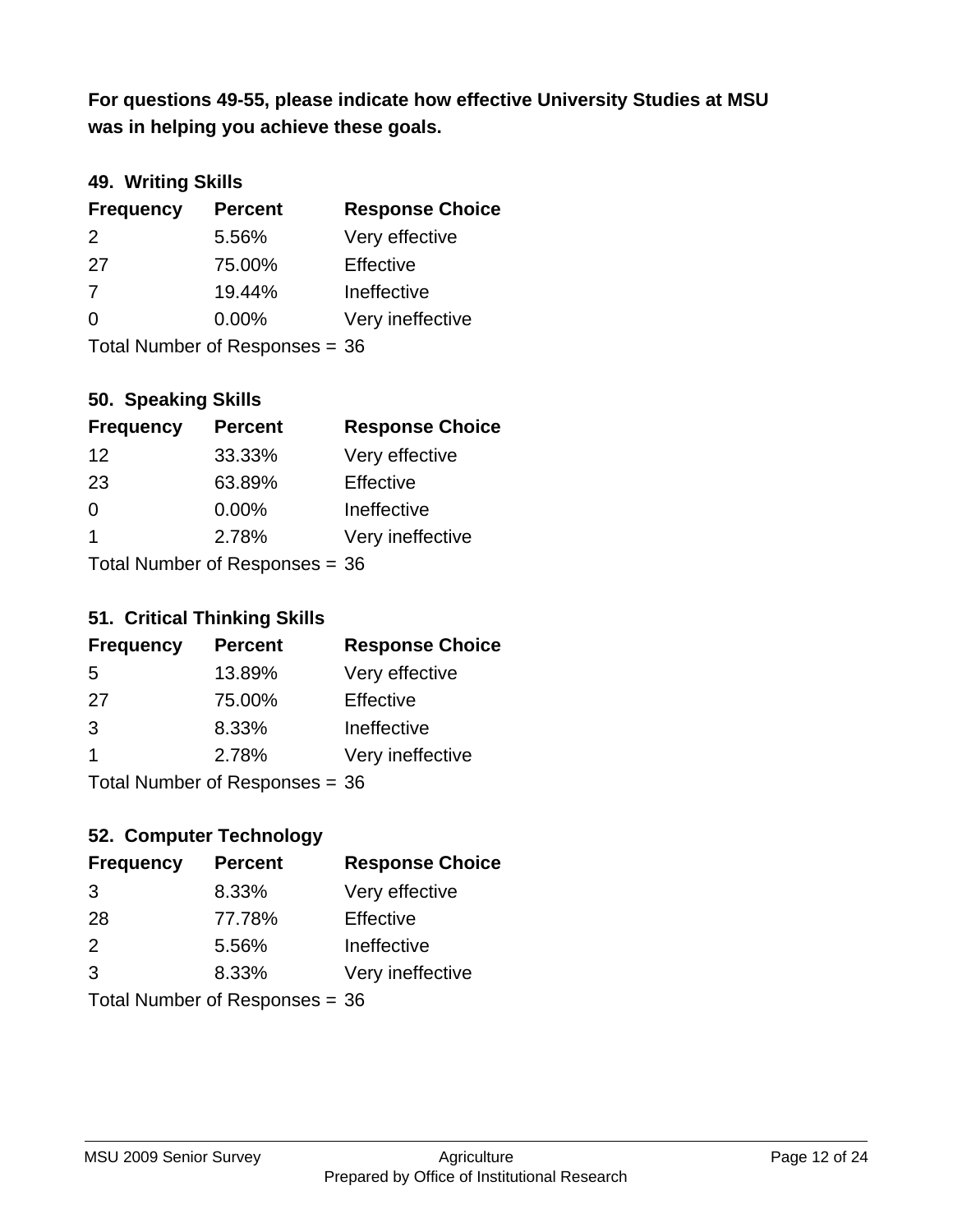#### **53. General Knowledge in the liberal arts and sciences**

| <b>Frequency</b> | <b>Percent</b> | <b>Response Choice</b> |
|------------------|----------------|------------------------|
| -1               | 2.78%          | Very effective         |
| 29               | 80.56%         | Effective              |
| 4                | 11.11%         | Ineffective            |
| $\mathcal{P}$    | 5.56%          | Very ineffective       |
|                  |                |                        |

Total Number of Responses = 36

#### **54. International Perspectives**

| <b>Frequency</b> | <b>Percent</b>            | <b>Response Choice</b> |
|------------------|---------------------------|------------------------|
| -1               | 2.78%                     | Very effective         |
| 24               | 66.67%                    | Effective              |
| 10               | 27.78%                    | Ineffective            |
| 1                | 2.78%                     | Very ineffective       |
|                  | Total Number of Deepersoo |                        |

Total Number of Responses = 36

# **55. Stimulation of interest in areas outside your chosen field of study**

| <b>Frequency</b> | <b>Percent</b>                 | <b>Response Choice</b> |
|------------------|--------------------------------|------------------------|
| 3                | 8.33%                          | Very effective         |
| 24               | 66.67%                         | Effective              |
| 7                | 19.44%                         | Ineffective            |
| 2                | 5.56%                          | Very ineffective       |
|                  | Total Number of Responses = 36 |                        |

# **For questions 56-83, please indicate how satisfactorily the following met your needs**

#### **56. African-American Student Services**

| <b>Frequency</b> | <b>Percent</b>                 | <b>Response Choice</b> |
|------------------|--------------------------------|------------------------|
| 34               | 94.44%                         | Did not use            |
| $\mathbf 1$      | 2.78%                          | Very satisfied         |
| 0                | 0.00%                          | Satisfied              |
| $\Omega$         | $0.00\%$                       | <b>Dissatisfied</b>    |
| $\mathbf 1$      | 2.78%                          | Very dissatisfied      |
|                  | Total Number of Responses = 36 |                        |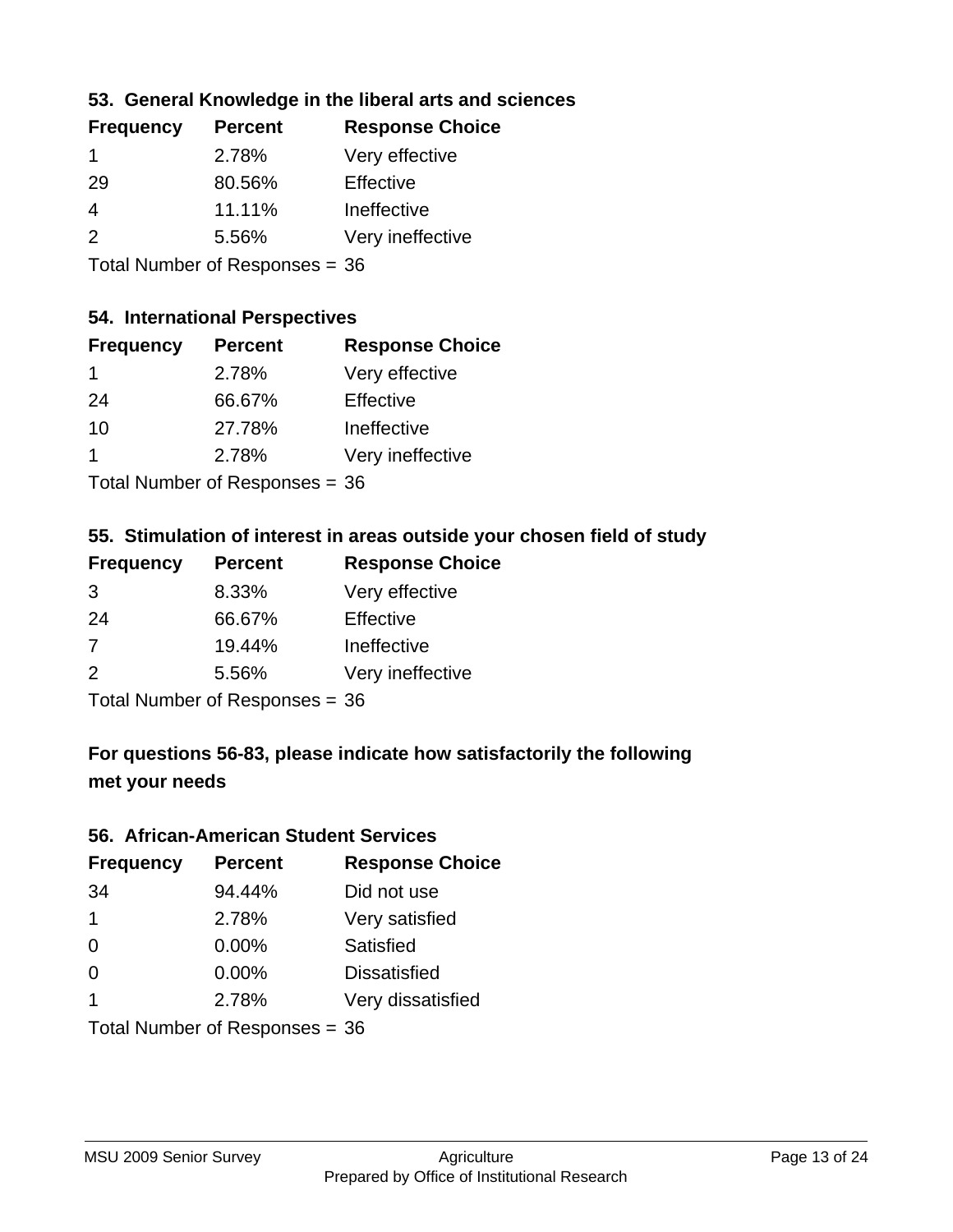#### **57. Career Services Office**

| <b>Frequency</b> | <b>Percent</b> | <b>Response Choice</b> |
|------------------|----------------|------------------------|
| 19               | 52.78%         | Did not use            |
|                  | 11.11%         | Very satisfied         |
| 12               | 33.33%         | Satisfied              |
|                  | 2.78%          | <b>Dissatisfied</b>    |
|                  | $0.00\%$       | Very dissatisfied      |
|                  |                |                        |

Total Number of Responses = 36

# **58. Counseling and Testing Center**

| <b>Frequency</b> | <b>Percent</b>            | <b>Response Choice</b> |
|------------------|---------------------------|------------------------|
| 23               | 63.89%                    | Did not use            |
| 3                | 8.33%                     | Very satisfied         |
| 9                | 25.00%                    | Satisfied              |
| 0                | 0.00%                     | <b>Dissatisfied</b>    |
| 1                | 2.78%                     | Very dissatisfied      |
|                  | Total Number of Deepersee |                        |

Total Number of Responses = 36

#### **59. Cultural programming and activities**

| <b>Frequency</b>               | <b>Percent</b> | <b>Response Choice</b> |
|--------------------------------|----------------|------------------------|
| 30                             | 83.33%         | Did not use            |
| 2                              | 5.56%          | Very satisfied         |
| 3                              | 8.33%          | Satisfied              |
| $\Omega$                       | $0.00\%$       | <b>Dissatisfied</b>    |
| 1                              | 2.78%          | Very dissatisfied      |
| Total Number of Responses = 36 |                |                        |

#### **60. E-study courses**

| <b>Frequency</b> | <b>Percent</b>                 | <b>Response Choice</b> |
|------------------|--------------------------------|------------------------|
| 16               | 44.44%                         | Did not use            |
| 6                | 16.67%                         | Very satisfied         |
| 13               | 36.11%                         | Satisfied              |
| $\Omega$         | $0.00\%$                       | <b>Dissatisfied</b>    |
| $\overline{1}$   | 2.78%                          | Very dissatisfied      |
|                  | Total Number of Responses = 36 |                        |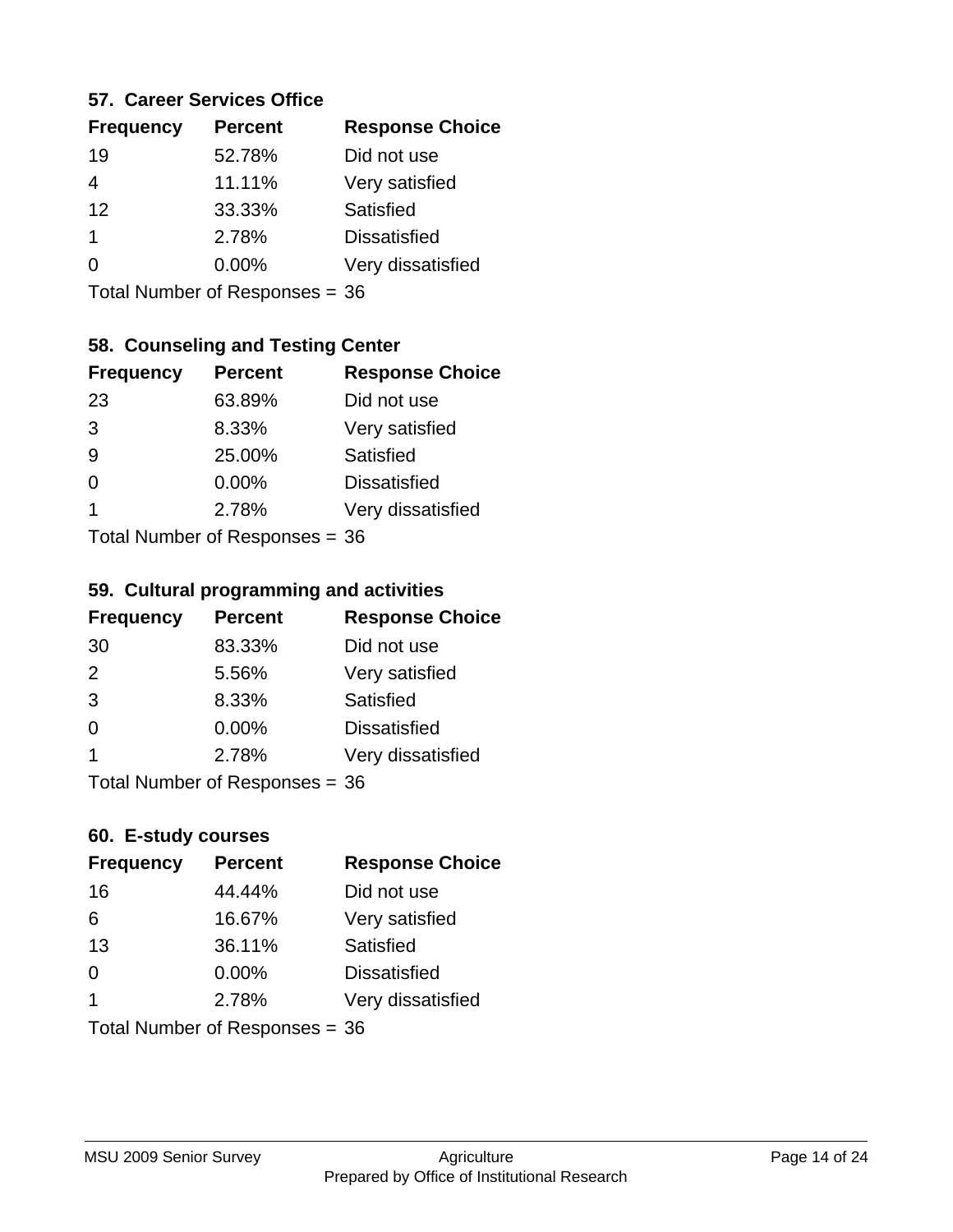#### **61. Food Services**

| <b>Frequency</b> | <b>Percent</b> | <b>Response Choice</b> |
|------------------|----------------|------------------------|
| 11               | 30.56%         | Did not use            |
| 1                | 2.78%          | Very satisfied         |
| 16               | 44.44%         | Satisfied              |
| 7                | 19.44%         | <b>Dissatisfied</b>    |
| 1                | 2.78%          | Very dissatisfied      |
|                  |                |                        |

Total Number of Responses = 36

# **62. Greek life and activities**

| <b>Frequency</b> | <b>Percent</b>                 | <b>Response Choice</b> |
|------------------|--------------------------------|------------------------|
| 25               | 69.44%                         | Did not use            |
| $\overline{7}$   | 19.44%                         | Very satisfied         |
| 2                | 5.56%                          | Satisfied              |
| 2                | 5.56%                          | <b>Dissatisfied</b>    |
| 0                | $0.00\%$                       | Very dissatisfied      |
|                  | Total Number of Responses = 36 |                        |

**63. Health Services**

| <b>Frequency</b> | <b>Percent</b>            | <b>Response Choice</b> |
|------------------|---------------------------|------------------------|
| 11               | 30.56%                    | Did not use            |
| 10               | 27.78%                    | Very satisfied         |
| 9                | 25.00%                    | Satisfied              |
| 3                | 8.33%                     | <b>Dissatisfied</b>    |
| 3                | 8.33%                     | Very dissatisfied      |
|                  | Total Number of Deepersee |                        |

Total Number of Responses = 36

#### **64. Honor Societies/Departmental Clubs/Special Interest Organizations**

| <b>Frequency</b> | <b>Percent</b>                 | <b>Response Choice</b> |
|------------------|--------------------------------|------------------------|
| 15               | 41.67%                         | Did not use            |
| 9                | 25.00%                         | Very satisfied         |
| 10               | 27.78%                         | Satisfied              |
| $\mathbf 1$      | 2.78%                          | <b>Dissatisfied</b>    |
| $\mathbf 1$      | 2.78%                          | Very dissatisfied      |
|                  | Total Number of Responses = 36 |                        |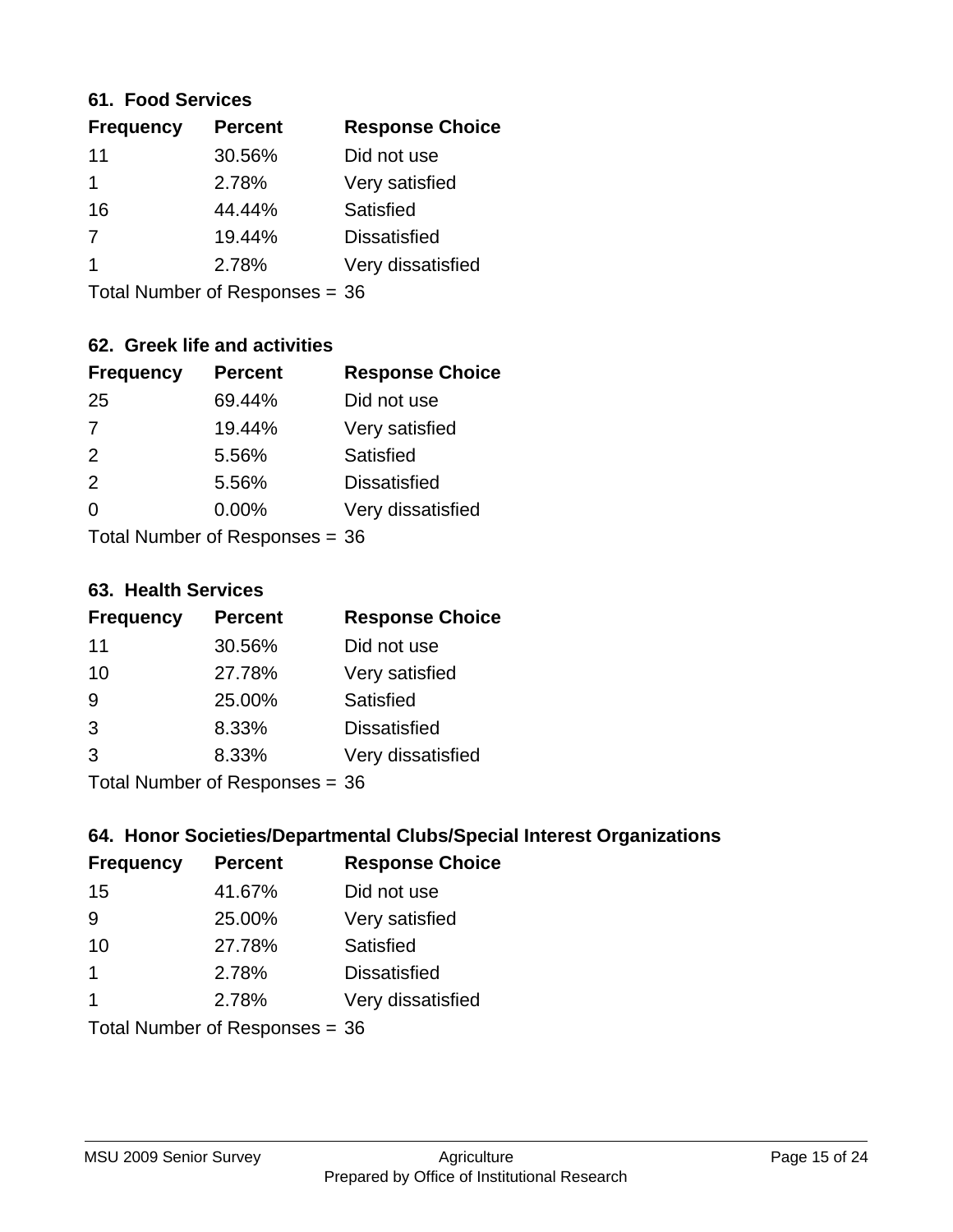#### **65. International Programs and activities**

| <b>Frequency</b> | <b>Percent</b> | <b>Response Choice</b> |
|------------------|----------------|------------------------|
| 29               | 80.56%         | Did not use            |
| 4                | 11.11%         | Very satisfied         |
| 3                | 8.33%          | Satisfied              |
| $\Omega$         | 0.00%          | <b>Dissatisfied</b>    |
|                  | $0.00\%$       | Very dissatisfied      |
|                  |                |                        |

Total Number of Responses = 36

# **66. International student support services**

| <b>Frequency</b> | <b>Percent</b>            | <b>Response Choice</b> |
|------------------|---------------------------|------------------------|
| 33               | 91.67%                    | Did not use            |
| 1                | 2.78%                     | Very satisfied         |
| 2                | 5.56%                     | Satisfied              |
| $\Omega$         | 0.00%                     | <b>Dissatisfied</b>    |
| $\Omega$         | $0.00\%$                  | Very dissatisfied      |
|                  | Total Number of Deepersee |                        |

Total Number of Responses = 36

#### **67. Intramural Sports and Recreation**

| <b>Frequency</b> | <b>Percent</b>               | <b>Response Choice</b> |
|------------------|------------------------------|------------------------|
| 26               | 72.22%                       | Did not use            |
| 5                | 13.89%                       | Very satisfied         |
| $\overline{4}$   | 11.11%                       | Satisfied              |
| -1               | 2.78%                        | <b>Dissatisfied</b>    |
| $\Omega$         | 0.00%                        | Very dissatisfied      |
|                  | $Total Number of Denonce 26$ |                        |

Total Number of Responses = 36

# **68. Lowry Center/Community College**

| <b>Frequency</b> | <b>Percent</b>                 | <b>Response Choice</b> |
|------------------|--------------------------------|------------------------|
| 29               | 80.56%                         | Did not use            |
| $\overline{4}$   | 11.11%                         | Very satisfied         |
| 3                | 8.33%                          | Satisfied              |
| $\Omega$         | 0.00%                          | <b>Dissatisfied</b>    |
| $\Omega$         | $0.00\%$                       | Very dissatisfied      |
|                  | Total Number of Responses = 36 |                        |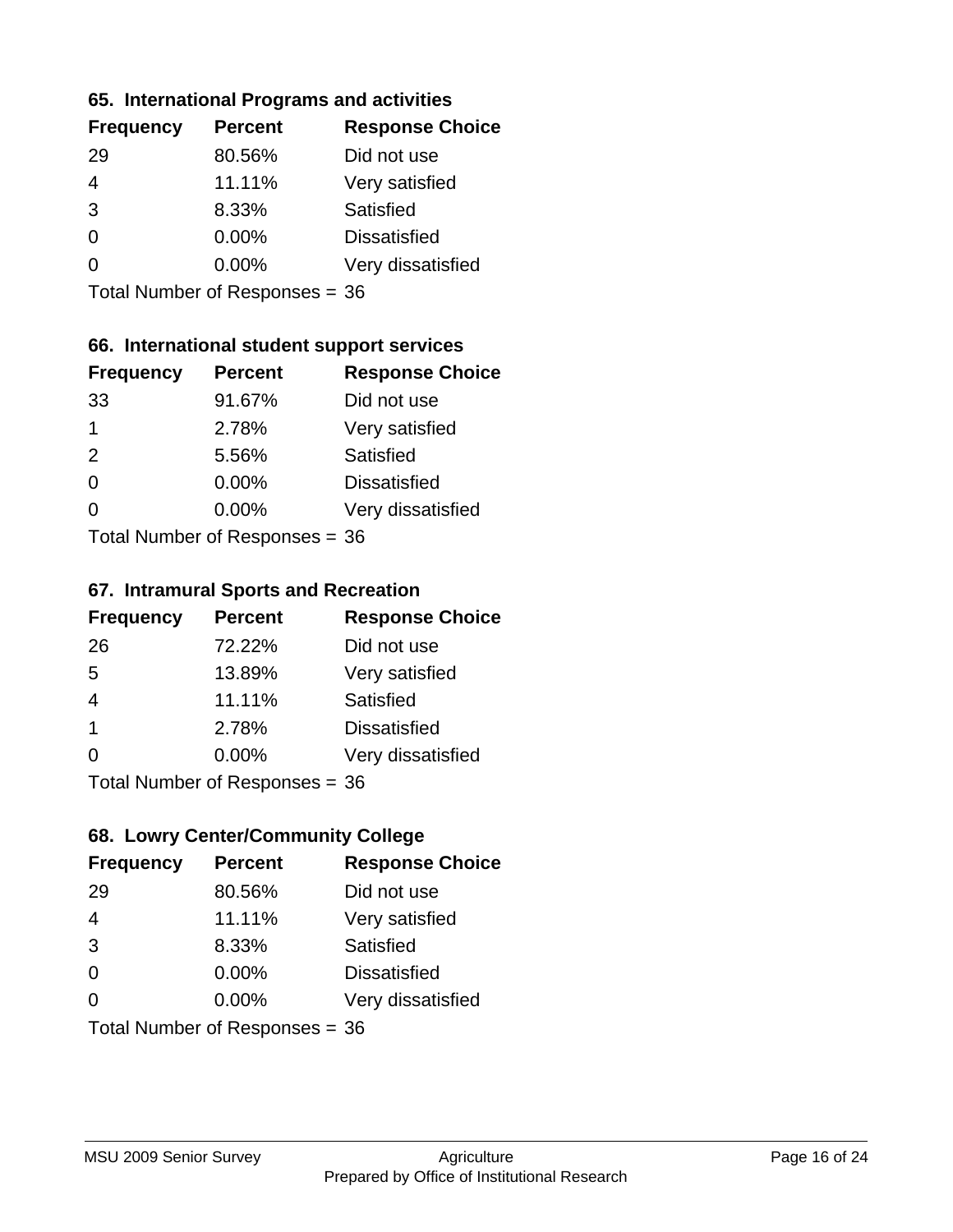# **69. Library**

| <b>Frequency</b> | <b>Percent</b> | <b>Response Choice</b> |
|------------------|----------------|------------------------|
| 2                | 5.56%          | Did not use            |
| 15               | 41.67%         | Very satisfied         |
| 16               | 44.44%         | Satisfied              |
| $\mathcal{P}$    | 5.56%          | <b>Dissatisfied</b>    |
|                  | 2.78%          | Very dissatisfied      |
|                  |                |                        |

Total Number of Responses = 36

# **70. MAP Report**

| <b>Frequency</b> | <b>Percent</b>                 | <b>Response Choice</b> |
|------------------|--------------------------------|------------------------|
|                  | 0.00%                          | Did not use            |
| 10               | 27.78%                         | Very satisfied         |
| 15               | 41.67%                         | Satisfied              |
| 9                | 25.00%                         | <b>Dissatisfied</b>    |
| $\mathcal{P}$    | 5.56%                          | Very dissatisfied      |
|                  | Total Number of Responses = 36 |                        |

#### **71. MSU Web site**

| <b>Frequency</b> | <b>Percent</b>                 | <b>Response Choice</b> |
|------------------|--------------------------------|------------------------|
| 0                | 0.00%                          | Did not use            |
| 17               | 47.22%                         | Very satisfied         |
| 16               | 44.44%                         | Satisfied              |
| 1                | 2.78%                          | <b>Dissatisfied</b>    |
| 2                | 5.56%                          | Very dissatisfied      |
|                  | Total Number of Responses = 36 |                        |

## **72. NCAA Sports**

| <b>Frequency</b> | <b>Percent</b>                 | <b>Response Choice</b> |
|------------------|--------------------------------|------------------------|
| 22               | 61.11%                         | Did not use            |
| 2                | 5.56%                          | Very satisfied         |
| 10               | 27.78%                         | Satisfied              |
| 2                | 5.56%                          | <b>Dissatisfied</b>    |
| $\Omega$         | 0.00%                          | Very dissatisfied      |
|                  | Total Number of Responses = 36 |                        |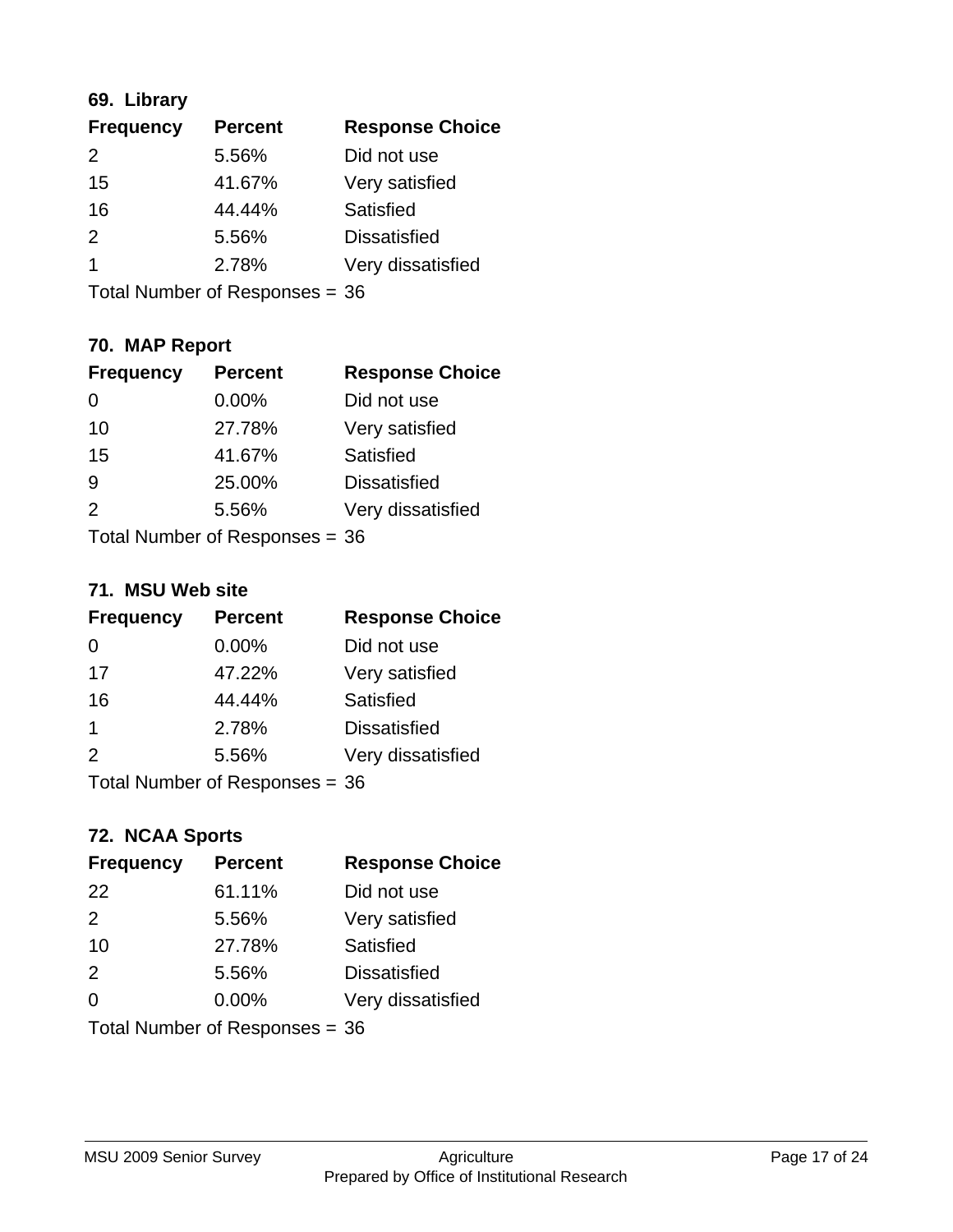#### **73. Online courses that are not e-study**

| <b>Frequency</b> | <b>Percent</b> | <b>Response Choice</b> |
|------------------|----------------|------------------------|
| 30               | 83.33%         | Did not use            |
| $\mathcal{P}$    | 5.56%          | Very satisfied         |
| 4                | 11.11%         | Satisfied              |
| 0                | $0.00\%$       | <b>Dissatisfied</b>    |
|                  | $0.00\%$       | Very dissatisfied      |
|                  |                |                        |

Total Number of Responses = 36

# **74. Racer Touch Registration**

| <b>Frequency</b>          | <b>Percent</b> | <b>Response Choice</b> |
|---------------------------|----------------|------------------------|
| $\Omega$                  | $0.00\%$       | Did not use            |
| $\overline{7}$            | 19.44%         | Very satisfied         |
| 14                        | 38.89%         | <b>Satisfied</b>       |
| 6                         | 16.67%         | <b>Dissatisfied</b>    |
| <u>g</u>                  | 25.00%         | Very dissatisfied      |
| Total Number of Desponses |                |                        |

Total Number of Responses = 36

#### **75. Residential College programming and activities**

| <b>Frequency</b>          | <b>Percent</b> | <b>Response Choice</b> |
|---------------------------|----------------|------------------------|
| 15                        | 41.67%         | Did not use            |
| 4                         | 11.11%         | Very satisfied         |
| 13                        | 36.11%         | Satisfied              |
| $\overline{4}$            | 11.11%         | <b>Dissatisfied</b>    |
| $\Omega$                  | $0.00\%$       | Very dissatisfied      |
| Total Number of Desponses |                |                        |

Total Number of Responses = 36

#### **76. Scholarships/grants/student employment**

| <b>Frequency</b>               | <b>Percent</b> | <b>Response Choice</b> |
|--------------------------------|----------------|------------------------|
| 8                              | 22.22%         | Did not use            |
| 8                              | 22.22%         | Very satisfied         |
| 16                             | 44.44%         | Satisfied              |
| 2                              | 5.56%          | <b>Dissatisfied</b>    |
| 2                              | 5.56%          | Very dissatisfied      |
| Total Number of Responses = 36 |                |                        |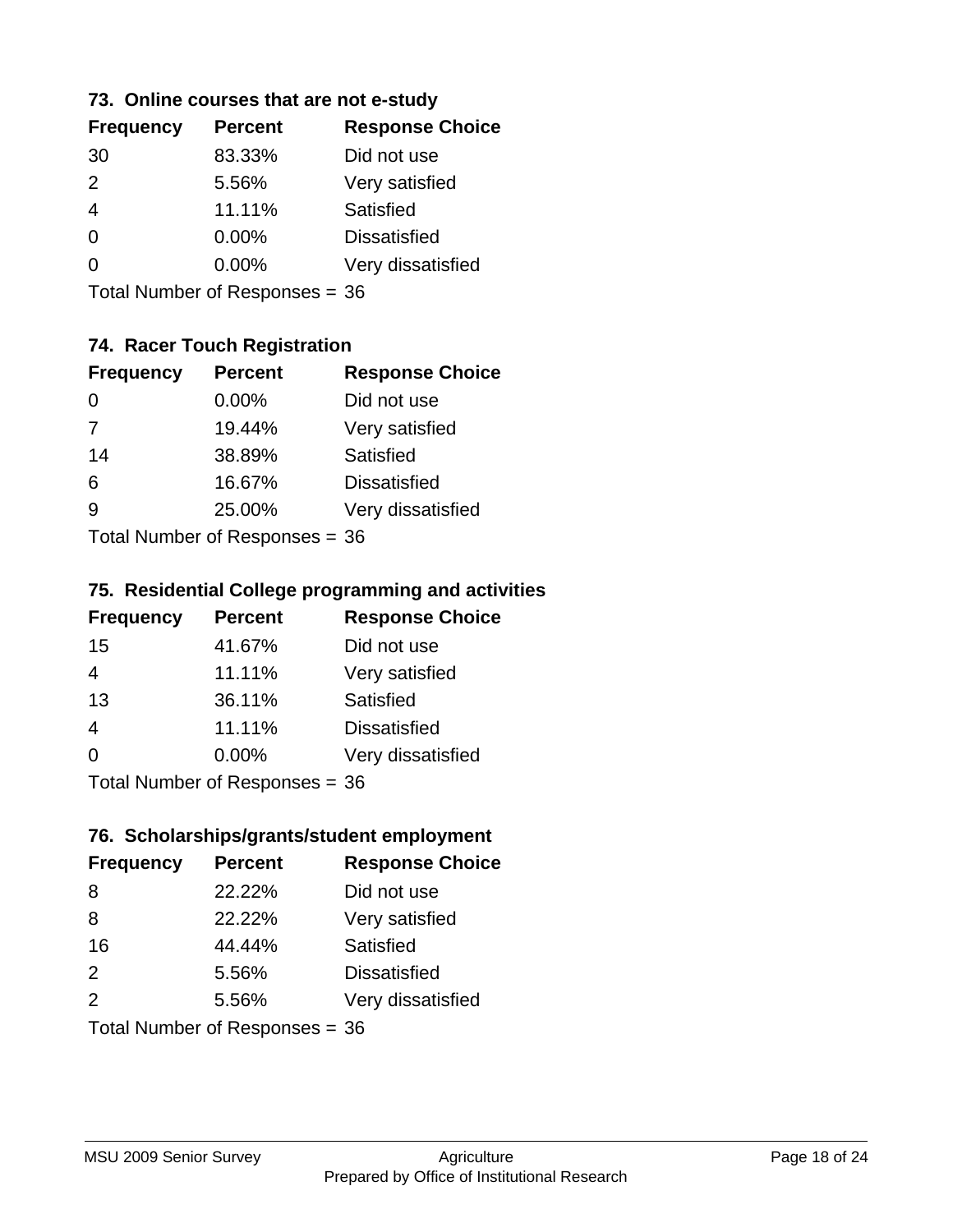#### **77. Security Services**

| <b>Frequency</b> | <b>Percent</b> | <b>Response Choice</b> |
|------------------|----------------|------------------------|
| -21              | 58.33%         | Did not use            |
|                  | 2.78%          | Very satisfied         |
| 14               | 38.89%         | Satisfied              |
| 0                | $0.00\%$       | <b>Dissatisfied</b>    |
| O                | $0.00\%$       | Very dissatisfied      |
|                  |                |                        |

Total Number of Responses = 36

# **78. Services for non-traditional students**

| <b>Frequency</b>          | <b>Percent</b> | <b>Response Choice</b> |
|---------------------------|----------------|------------------------|
| 36                        | 100.00%        | Did not use            |
| $\Omega$                  | 0.00%          | Very satisfied         |
| $\Omega$                  | 0.00%          | <b>Satisfied</b>       |
| $\Omega$                  | 0.00%          | <b>Dissatisfied</b>    |
| $\Omega$                  | 0.00%          | Very dissatisfied      |
| Total Number of Desponses |                |                        |

Total Number of Responses = 36

#### **79. Student Support Services (Trio)**

| <b>Frequency</b> | <b>Percent</b>                  | <b>Response Choice</b> |
|------------------|---------------------------------|------------------------|
| 35               | 97.22%                          | Did not use            |
| $\mathbf 1$      | 2.78%                           | Very satisfied         |
| $\Omega$         | 0.00%                           | Satisfied              |
| $\Omega$         | 0.00%                           | <b>Dissatisfied</b>    |
| $\Omega$         | 0.00%                           | Very dissatisfied      |
|                  | $Total Number of Denonose = 26$ |                        |

Total Number of Responses = 36

# **80. Student PIN System**

| <b>Frequency</b> | <b>Percent</b>                 | <b>Response Choice</b> |
|------------------|--------------------------------|------------------------|
| $\Omega$         | 0.00%                          | Did not use            |
| 10               | 27.78%                         | Very satisfied         |
| 18               | 50.00%                         | Satisfied              |
| 5                | 13.89%                         | <b>Dissatisfied</b>    |
| 3                | 8.33%                          | Very dissatisfied      |
|                  | Total Number of Responses = 36 |                        |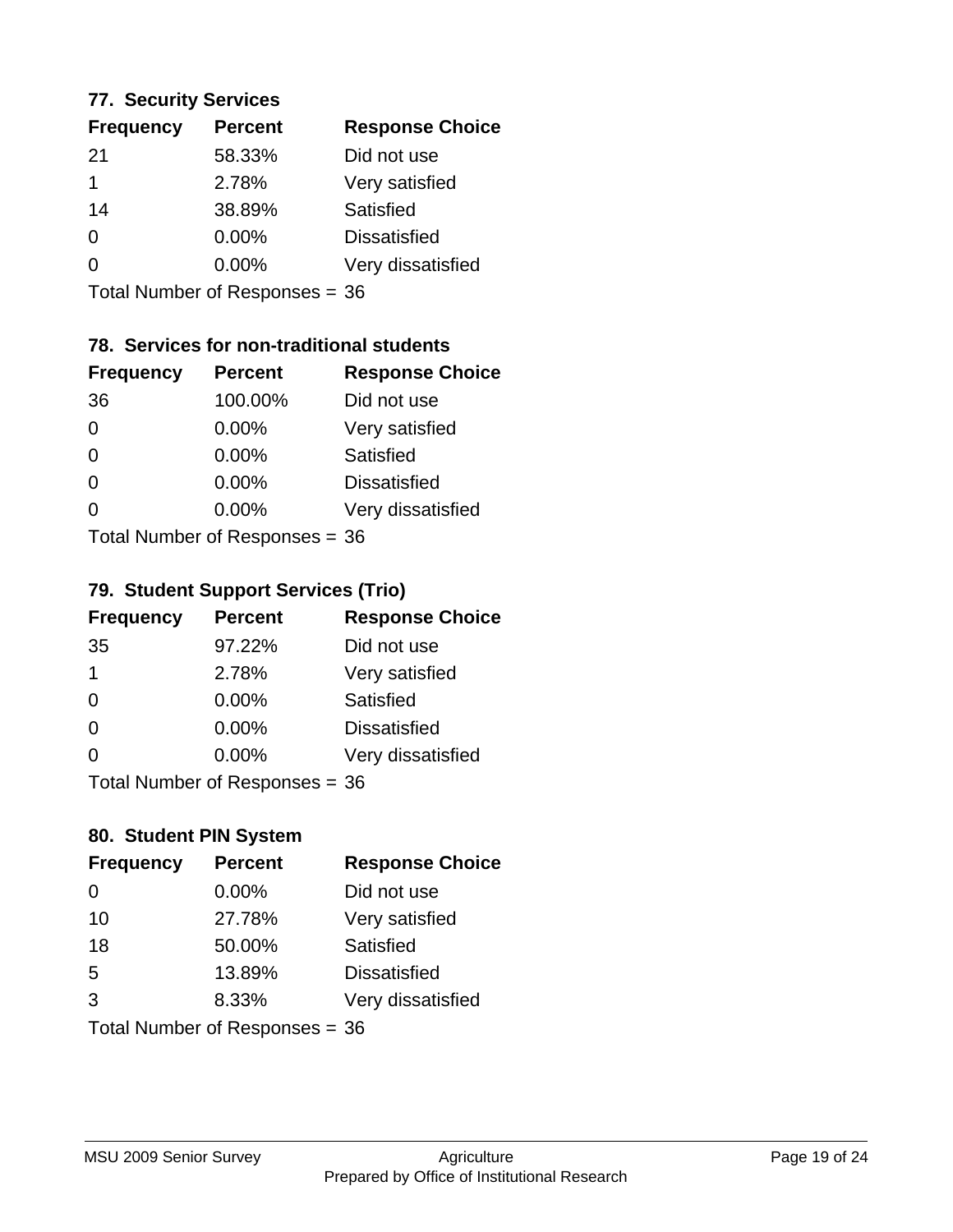#### **81. Student Records/Transcript Services**

| <b>Percent</b> | <b>Response Choice</b> |
|----------------|------------------------|
| 13.89%         | Did not use            |
| 22.22%         | Very satisfied         |
| 52.78%         | Satisfied              |
| 8.33%          | <b>Dissatisfied</b>    |
| 2.78%          | Very dissatisfied      |
|                |                        |

Total Number of Responses = 36

# **82. Computer and Internet access for study and research needs**

| <b>Frequency</b>         | <b>Percent</b> | <b>Response Choice</b> |  |
|--------------------------|----------------|------------------------|--|
| 4                        | 11.11%         | Did not use            |  |
| 12                       | 33.33%         | Very satisfied         |  |
| 17                       | 47.22%         | Satisfied              |  |
| $\mathcal{P}$            | 5.56%          | <b>Dissatisfied</b>    |  |
| 1                        | 2.78%          | Very dissatisfied      |  |
| Tatal Massakan af Danmar |                |                        |  |

Total Number of Responses = 36

#### **83. Women's Center**

| <b>Frequency</b>          | <b>Percent</b> | <b>Response Choice</b> |
|---------------------------|----------------|------------------------|
| 35                        | 97.22%         | Did not use            |
| $\Omega$                  | 0.00%          | Very satisfied         |
| $\mathbf 1$               | 2.78%          | <b>Satisfied</b>       |
| $\Omega$                  | $0.00\%$       | <b>Dissatisfied</b>    |
| $\Omega$                  | 0.00%          | Very dissatisfied      |
| Total Number of Desponses |                |                        |

Total Number of Responses = 36

#### **84. To what extent did you participate in Residential College activities?**

| <b>Frequency</b> | <b>Percent</b>                  | <b>Response Choice</b> |  |
|------------------|---------------------------------|------------------------|--|
| 17               | 47.22%                          | Did not participate    |  |
| 3                | 8.33%                           | Frequently             |  |
| 11               | 30.56%                          | Occasionally           |  |
| .5               | 13.89%                          | Seldom                 |  |
|                  | $Total Number of Denonose = 26$ |                        |  |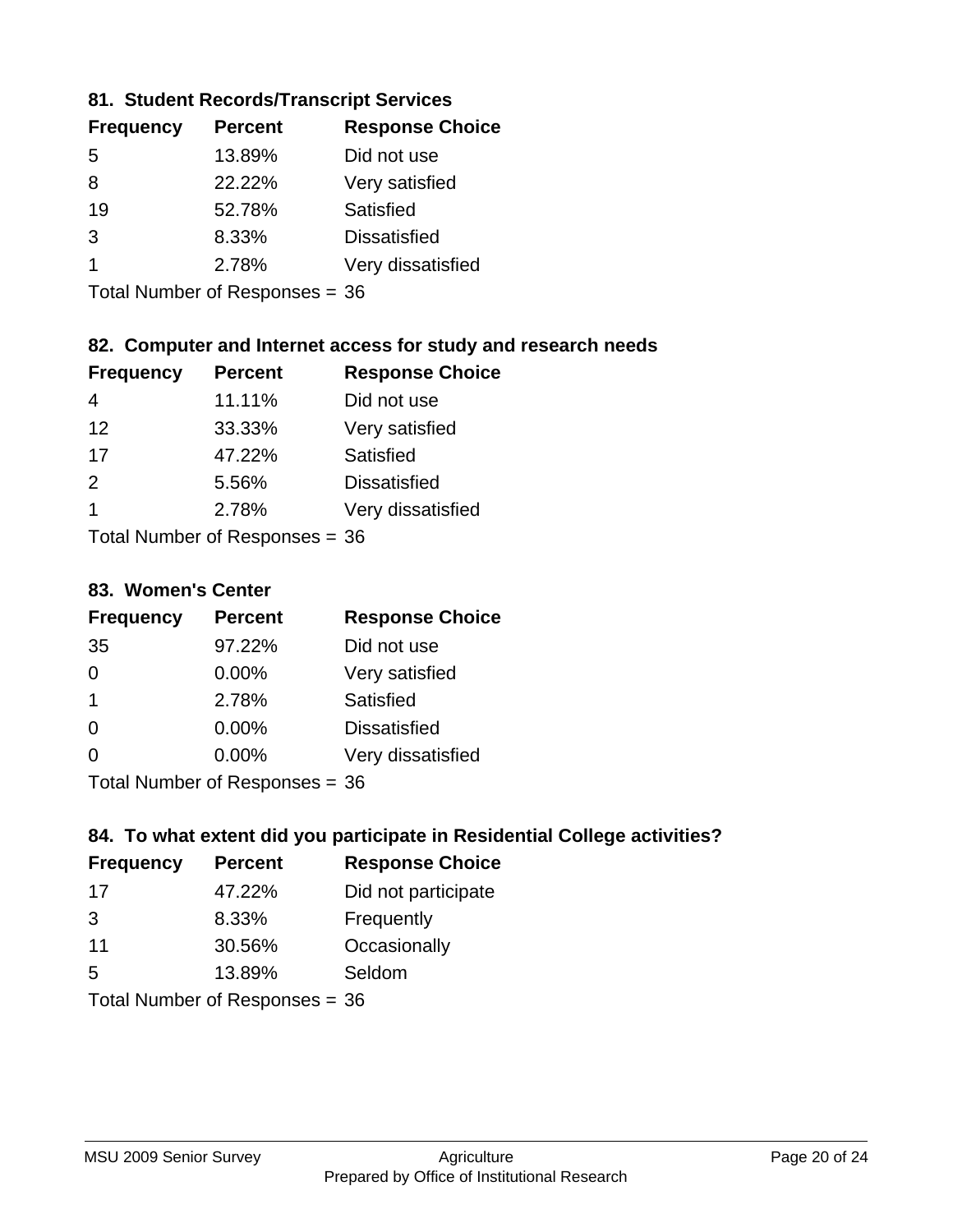| <b>Frequency</b> | <b>Percent</b> | <b>Response Choice</b>                 |
|------------------|----------------|----------------------------------------|
| 11               | 30.56%         | Not familiar with Residential Colleges |
| -5               | 13.89%         | Very positive                          |
| 17               | 47.22%         | Positive                               |
| $\overline{2}$   | 5.56%          | <b>Negative</b>                        |
|                  | 2.78%          | Very negative                          |
|                  |                |                                        |

**85. Which phrase best describes your opinion of Residential Colleges?**

Total Number of Responses = 36

#### **Questions 86-95**

**University Graduate." Please indicate how effective your MSU experience was in The University has formulated ten desired "Characteristics of the Murray State enhancing your abilities in each area.**

**86. Engage in mature, independent and creative thought and express that thought effectively in oral and written communication;**

| <b>Frequency</b> | <b>Percent</b> | <b>Response Choice</b> |
|------------------|----------------|------------------------|
| 8                | 22.22%         | Very effective         |
| 25               | 69.44%         | Effective              |
| $\mathcal{B}$    | 8.33%          | Ineffective            |
| $\Omega$         | $0.00\%$       | Very ineffective       |
|                  |                |                        |

Total Number of Responses = 36

**87. Understand and apply the critical and scientific methodologies that** 

**academic disciplines employ to discover knowledge and ascertain its validity;**

| <b>Frequency</b> | <b>Percent</b>            | <b>Response Choice</b> |
|------------------|---------------------------|------------------------|
| 2                | 5.56%                     | Very effective         |
| 28               | 77.78%                    | Effective              |
| 6                | 16.67%                    | Ineffective            |
| $\Omega$         | 0.00%                     | Very ineffective       |
|                  | Total Number of Deepersee |                        |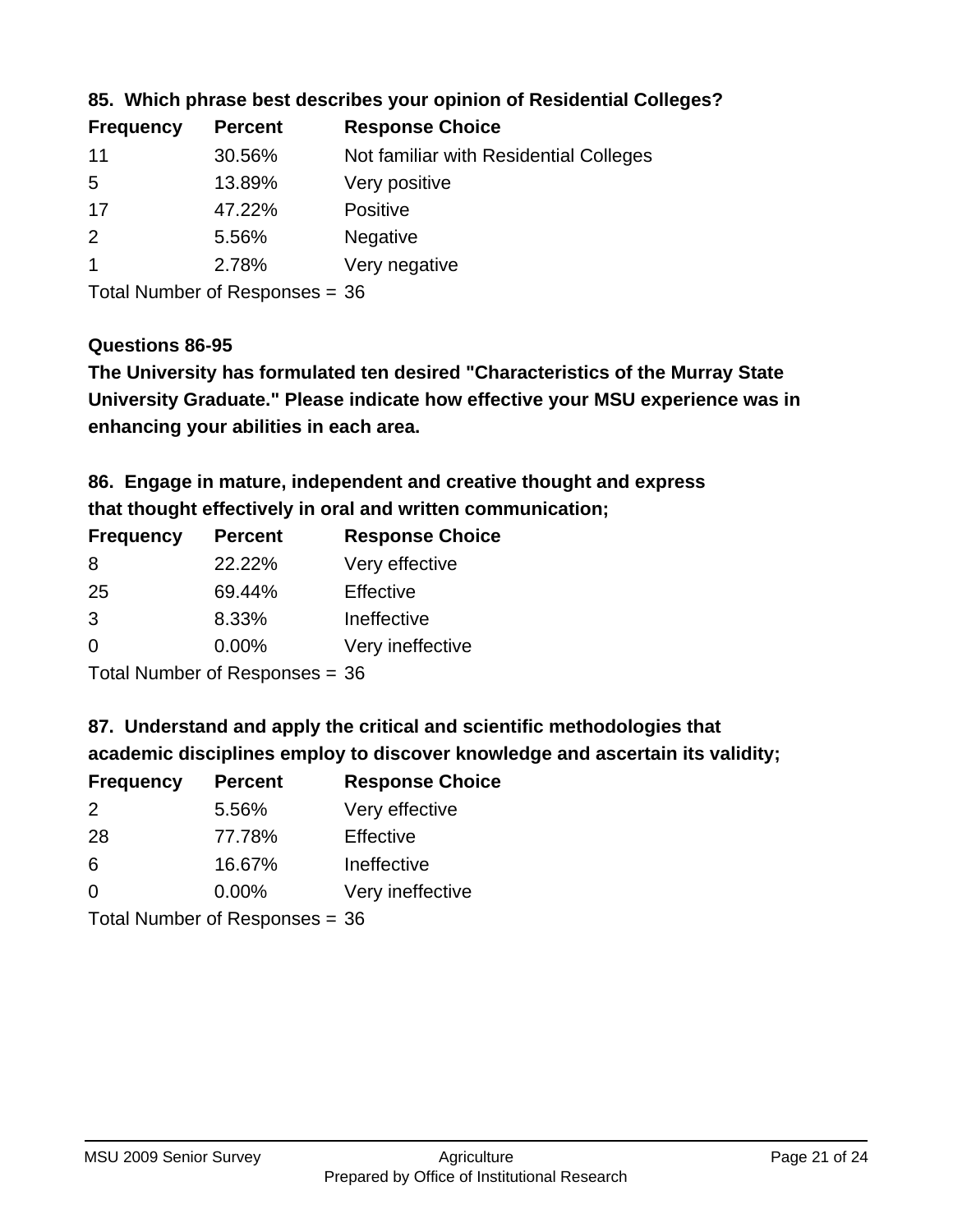# **88. Apply sound standards of information gathering, analysis and evaluation to reach logical decisions;**

| <b>Frequency</b> | <b>Percent</b> | <b>Response Choice</b> |
|------------------|----------------|------------------------|
| 5                | 13.89%         | Very effective         |
| 27               | 75.00%         | Effective              |
| 4                | 11.11%         | Ineffective            |
| $\Omega$         | $0.00\%$       | Very ineffective       |
|                  |                |                        |

Total Number of Responses = 36

# **89. Understand the roles and applications of science and technology in the solution of the problems of a changing world;**

| <b>Frequency</b>                        | <b>Percent</b> | <b>Response Choice</b> |
|-----------------------------------------|----------------|------------------------|
| 5                                       | 13.89%         | Very effective         |
| 27                                      | 75.00%         | Effective              |
| $\overline{4}$                          | 11.11%         | Ineffective            |
| $\Omega$                                | 0.00%          | Very ineffective       |
| $T$ at all Message and $D$ are a second |                |                        |

Total Number of Responses = 36

# **90. Demonstrate a critical understanding of the world's historical, literary, philosophical, and artistic traditions;**

| <b>Frequency</b> | <b>Percent</b> | <b>Response Choice</b> |
|------------------|----------------|------------------------|
| 3                | 8.33%          | Very effective         |
| 24               | 66.67%         | Effective              |
| 9                | 25.00%         | Ineffective            |
| $\Omega$         | 0.00%          | Very ineffective       |
|                  |                |                        |

Total Number of Responses = 36

# **91. Understand the dynamics of cultural diversity, of competing economic and political systems, and of complex moral and ethical issues;**

| <b>Frequency</b> | <b>Percent</b>                 | <b>Response Choice</b> |
|------------------|--------------------------------|------------------------|
| 5                | 13.89%                         | Very effective         |
| 28               | 77.78%                         | Effective              |
| 3                | 8.33%                          | Ineffective            |
| $\Omega$         | $0.00\%$                       | Very ineffective       |
|                  | Total Number of Responses = 36 |                        |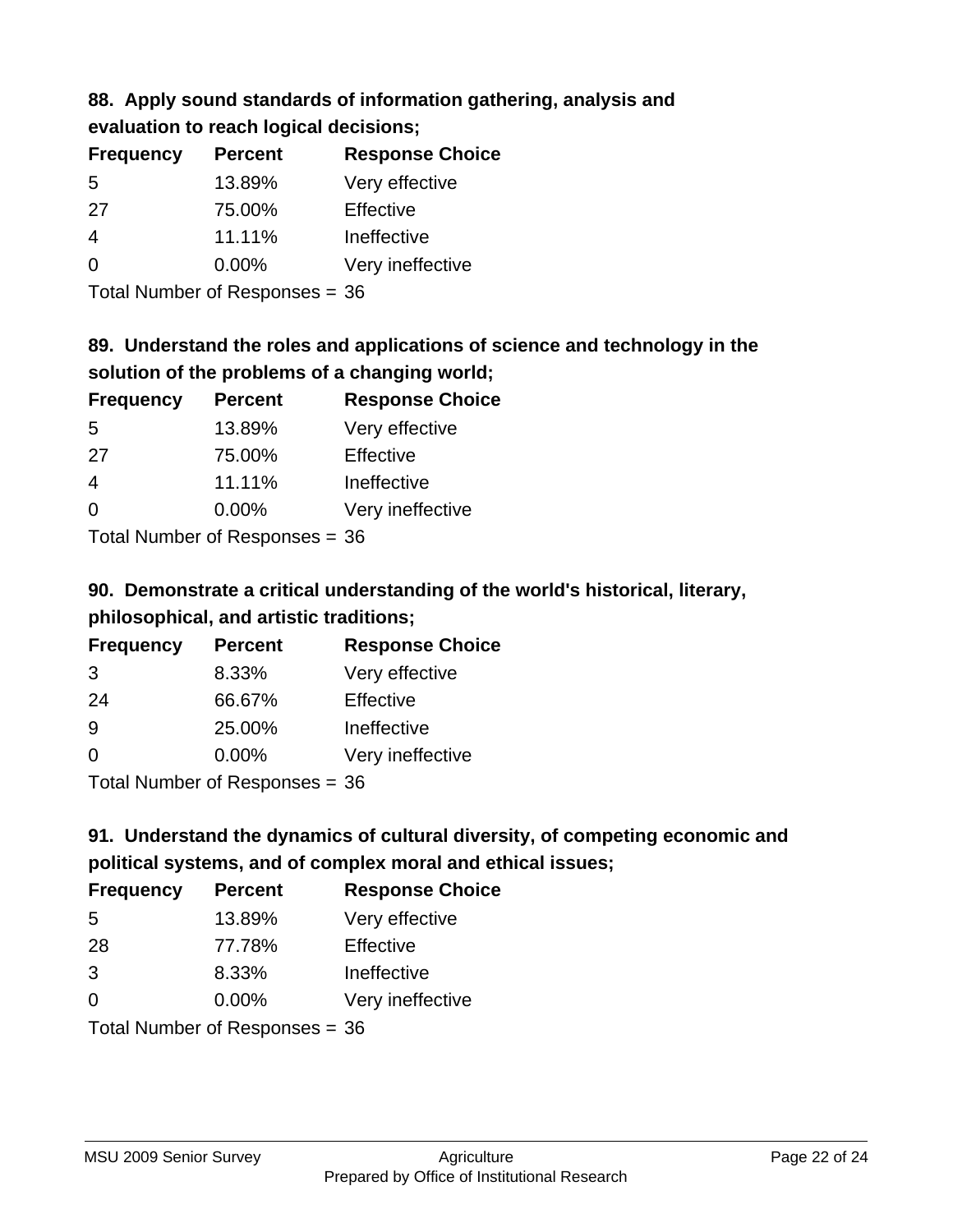# **92. Understand the nature of and engage in ethical behavior and**

**responsible citizenship;**

| <b>Frequency</b> | <b>Percent</b> | <b>Response Choice</b> |
|------------------|----------------|------------------------|
| .5               | 13.89%         | Very effective         |
| 28               | 77.78%         | Effective              |
| 3                | 8.33%          | Ineffective            |
| ∩                | $0.00\%$       | Very ineffective       |
|                  |                |                        |

Total Number of Responses = 36

# **93. Understand the importance of the behaviors necessary to maintain a healthy lifestyle;**

| <b>Frequency</b> | <b>Percent</b>             | <b>Response Choice</b> |
|------------------|----------------------------|------------------------|
| .5               | 13.89%                     | Very effective         |
| 24               | 66.67%                     | Effective              |
| 6                | 16.67%                     | Ineffective            |
| -1               | 2.78%                      | Very ineffective       |
|                  | Total Number of Desperance |                        |

Total Number of Responses = 36

# **94. Demonstrate mastery of a chosen field of study; and**

| <b>Frequency</b> | <b>Percent</b> | <b>Response Choice</b> |
|------------------|----------------|------------------------|
| 7                | 19.44%         | Very effective         |
| 28               | 77.78%         | Effective              |
|                  | 2.78%          | Ineffective            |
| $\Omega$         | 0.00%          | Very ineffective       |
|                  |                |                        |

Total Number of Responses = 36

# **95. Value intellectual pursuit and continuous learning in a changing world.**

| <b>Frequency</b> | <b>Percent</b>                                                                                                                   | <b>Response Choice</b> |
|------------------|----------------------------------------------------------------------------------------------------------------------------------|------------------------|
| 6                | 17.14%                                                                                                                           | Very effective         |
| 26               | 74.29%                                                                                                                           | Effective              |
| 2                | 5.71%                                                                                                                            | Ineffective            |
| -1               | 2.86%                                                                                                                            | Very ineffective       |
|                  | $\tau$ . $\tau$ . In the set of $\tau$ , $\tau$ , $\tau$ , $\tau$ , $\tau$ , $\tau$ , $\tau$ , $\tau$ , $\tau$ , $\tau$ , $\tau$ |                        |